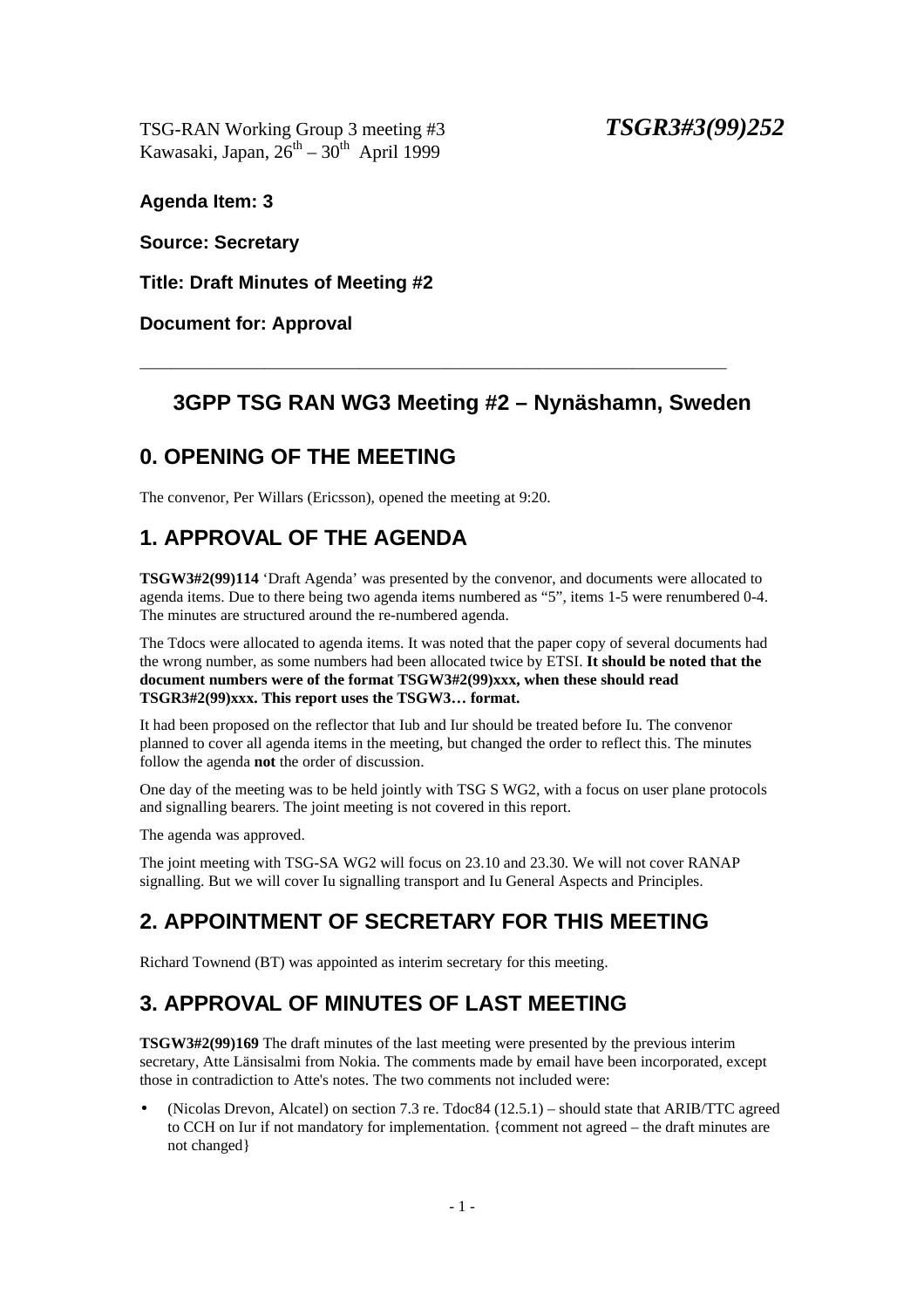- (Nicolas Drevon, Alcatel) on section 5.2 re. Tdocs  $10\&75$  ( $5<sup>th</sup>$ would be decided at the next meeting. {*a note was added to state that the establishment of the SWGs was contested after the meeting, and the issue was settled at the subsequent meeting*
- groups { *nd two bullets)*

*With these changes, the minutes were approved.*

#### *4.1 Report from O&M Ad Hoc Group*

**TSGW3#2(99)153** 'Proposal for Iub Interface O&M Work Item and amendment of TSG-RAN terms of reference' was presented by Andrew De La Torre (Vodafone). Proposes a Iub O&M work item, and a change to the TSG-R Terms of Reference. It was clarified that the "logical model" is better termed a functional model for Node B. There are 2 sorts of O&M defined – logical O&M and implementation specific O&M. This document had been agreed by the ad hoc, although some of the details of the discussions will need to be addressed during the workitem.

It was clarified that other than terminology, there is nothing that contradicts the existing UTRAN Architecture description. It was clarified that the logical model would be very different from our existing logical model, as it would really be a functional description. The convenor stated that our logical model of Node B is for designing the NBAP protocol. Alcatel suggested that it would be better to start from the objects within the logical model and then to define methods for those.

After much discussion on the benefits of other approaches, *it was agreed to follow the four phases as shown in the document, with the change of O&M logical model to "list of O&M functions".* It was noted that Phase 4 was dependent on S5 providing requirements, although Vodafone said that we could produce some requirements and provide them to S5. The convenor emphasised that it is Phases 3&4 that are our deliverable, and that Phases 1&2 were an intermediate step with no external deliverable. Andrew De La Torre will incorporate the phases into the workplan (tdoc 110).

Note: The proposed architecture will be discussed in Tdoc155 (see 7.1 below), and so was not approved/rejected at this stage.

### *4.2 Report from TSG RAN*

**TSGW3#2(99)152** 'Report from TSG-RAN' was presented by Goran Rune (Ericsson) who had represented WG3 at the meeting.

- concern over document structure (combined Iub/r specs) WG3 to discuss (see 6.1 below).
- specification numbering whether numbering should be unambiguous across all TSGs and independent of TSG-R internal structure. This was being discussed at PCG, but we don't know the output. In the mean time, it was noted that our documents should be called RAN Sx.yy.
- April specification status  $\&$  version numbering it's not at all clear what the expected status of the April specs will be. We will leave it to RAN to set the correct version number at the April meeting.
- Specification naming of Iu related docs is ambiguous, as Iu reference point/interface is not clear. UTRAN Iu Interface was agreed as a replacement.
- Phasing of functionality what should be in and out for Ph1. Guidelines were produced based around the milestones in the workplan. The guidelines will only be in the meeting report, rather than in a separate document. WG3 will need to create an internal report for future releases (as a repository for agreed text that is taken out of R99). It will be I3.04. Editor TBA.
- There is a new template for part of the workplan the editor will need to modify I3.03 to match.
- Meeting schedule see 5.3 below.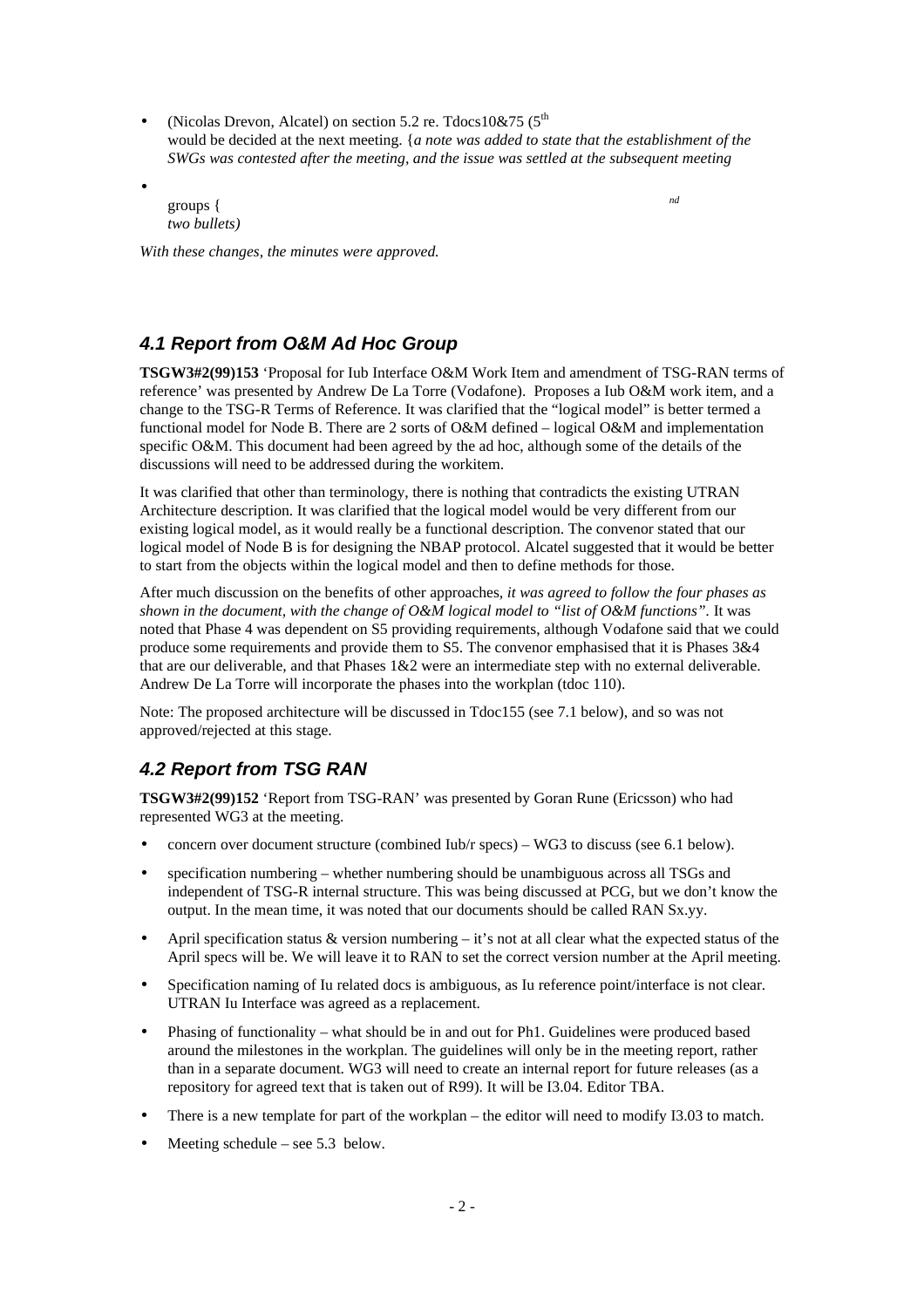### *4.3 Others*

**TSGW3#2(99)210** LS from WG2 was presented by Håkan Palm (Ericsson). It concerned Handover between UTRAN and GSM/GPRS when using IP domain services. The technical details of the LS was allocated to Agenda Item 8.

**TSGW3#2(99)216** 'LS from RAN WG2 on RNTI' was presented by Jean-Marie Calmel (Nortel). The LS comments on the WG3 assumptions regarding RNTI. It also asks for input on the lengths of the identifiers for RNC-ID, s-RNTI and c-RNTI; this is an urgent requirement. Kalle Ahmavaara (Nokia) will draft a response after discussing with interested companies (see Tdoc219 in section 15 below). *The proposed changes to the WG3 documentation were agreed for S3.01, without references to specific RRC messages, and with the sentence referring to initial access being made into a note.*

**TSGW3#2(99)217** 'LS from RAN WG2 on transmission delays on Iub and Iur' was presented by Jean-Marie Calmel (Nortel). It was clarified that FACH-ACK is used to acknowledge RACH access (in addition to the L1 acknowledgement). WG3 (SMG2-ARC) had assumed that the ACK would be sent from Node B. A response will be drafted by Siemens/Italtel based on the discussion of Tdoc168 (see 7.1 below and Tdocs 220 & 224 in section 15). Lucent asked why the MAC in Node B had been removed from figures 22/23 in S3.01 if the issue was still open in WG2. It was responded that as the FACH-ACK was used only for RACH acknowledgement, it was the MAC-lc shown in figures 20/21.

### **5. ORGANISATION OF WORK**

### *5.1 Workplan and organisation (including SWG structure) [I3.03]*

**TSGW3#2(99)110** 'Workplan' was presented by the editor, Björn Ehrstedt (Ericsson). The document is based on the Ericsson contribution to the last meeting, with the inclusion of the Ad Hoc groups and the study items. *The document was approved with the amendments agreed below.*

**TSGW3#2(99)164** 'Amendments to WG3 Work Plan and Study Items' was presented by Jean-Marie Calmel (Nortel). It proposes a number of changes to the definition of SWGs in the workplan; the new definition was based on the Ad Hoc group definition. It was noted that "ad hoc rapporteur" should read "SWG rapporteur".

Nokia asked about the difference between SWG and ad hoc group – Nortel don't believe that fixed SWGs are necessary; SWGs would have broader scope (and longer life) than an ad hoc, but basically very similar to ad hoc. Motorola supported Nortel's view. Ericsson commented that the scope of the SWGs were defined in the Ericsson contribution to the last meeting.

The convenor commented that the main issue was if and how to organise parallel working. Kevan Hobbis (Motorola) commented that there was a danger that the plenary could end up revisiting all the issues raised in the SWGs. Alcatel was unhappy with SWGs being "responsible" for particular specifications.

Decision – *Agreed to the proposal in 2.1 of tdoc164 (and removal of 5.3 in I3.03), with the inclusion of "a proposed draft specification" as an output of a SWG. Also, the words "for example" are included before the bullet points and a fourth bullet is added stating "A SWG lasts until the task of the SWG is finished". Also "ad hoc group" should be replaced with "SWG" wherever it occurs in Tdoc164.*

T-Mobil expressed a wish to limit the number of parallel sessions to two.

3 working groups had been proposed to the last meeting (Iu, Iub/r U-plane, Iub/r C-plane)– Nortel's position is that it is too early to decide which sub working groups will be needed. Nokia are concerned about the progress, and suggest that *we can at least set up the Iu interface SWG*. There were no objections. Scope is as in I3.03, except that the group is responsible for "drafting" specifications S3.13 & S3.15. Nortel object to the creation of the Iub/r sub-working groups, especially as TSG RAN has queried our specification split. Motorola would prefer a single Iub/r group to prevent U-plane and Cplane being run in parallel. *It is agreed to establish a single Iub/r SWG with the scope as "responsible for drafting specifications…", with the list of specs as in the two bullets in I3.03*

BT pointed out that there would need to be very well structured agendas for the SWGs well in advance, to help companies with only one delegate.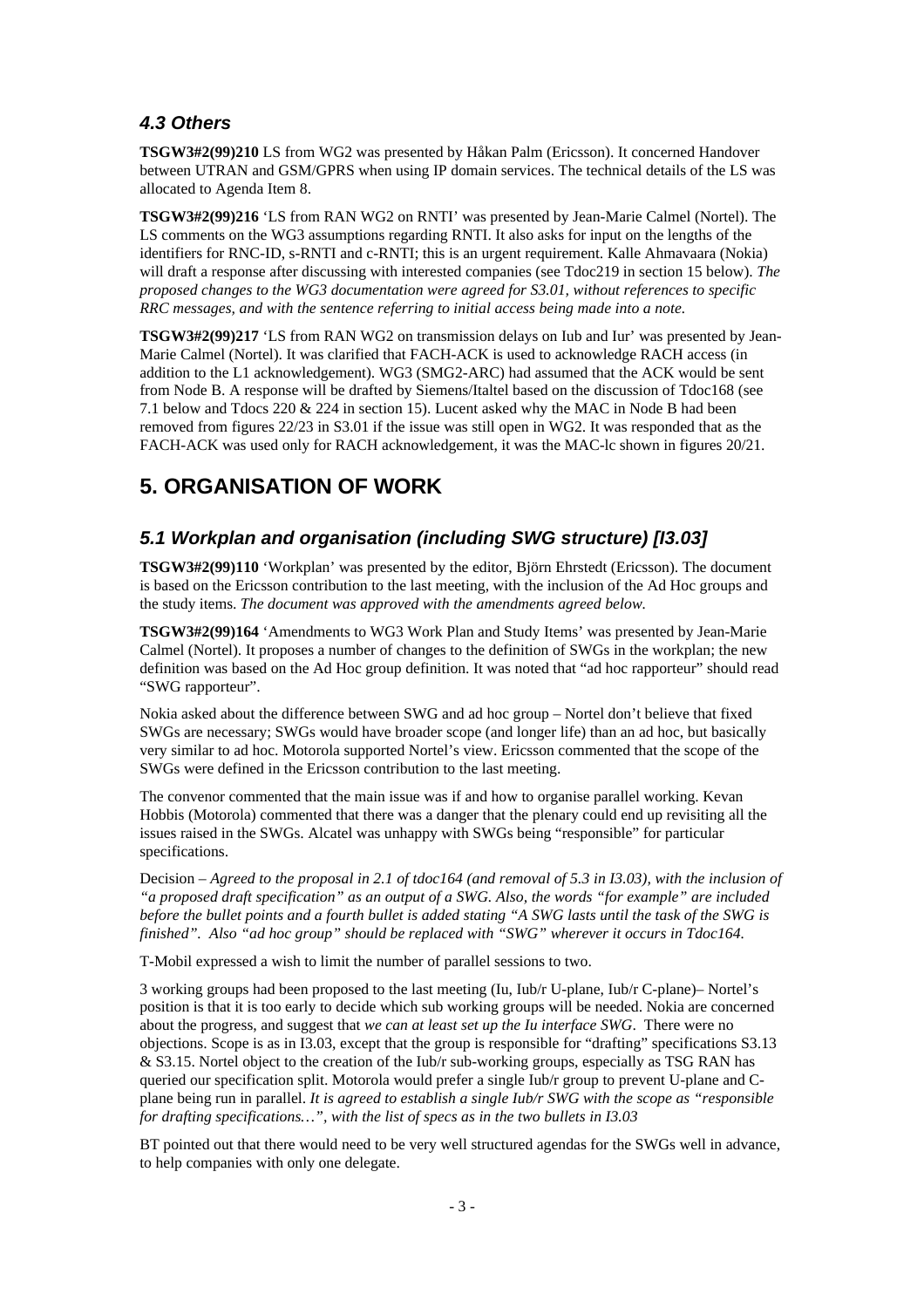For the next meeting, it is planned that Monday will be plenary, Tue-Wed parallel Iu and Iub/r SWGs, and Thursday/Friday as plenary. This will be flexible to allow the plenary to run into Tuesday if necessary.

**TSGW3#2(99)203** 'Proposal for work plan of UTRAN O&M specification' was presented by Zhongrong Liu (T-Mobil). Proposal 1 was already resolved at the TSG level. Motorola questioned the circumstances under which the transport for the implementation specific O&M is standardised. Nortel asked about whether there would be two models of Node B (one as in S3.01, and one in UML)? T-Mobil proposed having a separate model, and only using UML for the O&M side. However, NBAP uses some logical O&M concepts, so it was questioned how the model could be different. Proposal 2 (O&M SWG) was put as FFS, as there is not sufficient scope defined. Proposal 3 (UML for object model) is an issue for SA WG5 as the model is as seen from the management platform.

### *5.2 Elections/appointments of officials*

The following candidates had been proposed:

Chairman WG3 – Per Willars (Ericsson)

Vice Chairman WG3 – Jean Marie Calmel (Nortel)

Secretary – Richard Townend (BT) for 6 months

Iu SWG Rapporteur – Atte Länsisalmi (Nokia)

Iur/b SWG Rapporteur – no candidate yet.

*All were approved unopposed.* The convenor encouraged candidates from non-ETSI companies. It was noted that there could be several vice chairmen.

#### *5.3 Future meeting dates and hosting*

The April meeting was discussed, and it was decided to leave it in the week commencing  $26<sup>th</sup>$  April. A schedule between the meeting would need to be set (see section 16).

Hosts were requested for future meetings, in particular 31 May – 4 June. Motorola and Lucent offered to jointly host this meeting in the UK.

Hosts are still needed from August onwards.

The following additional meetings were planned:

27 September-1 October

8-12 November

13 –17 December

### **6. MERGING OF DOCUMENTS (ETSI & ARIB/TTC)**

#### *6.1 Presentation of merged and splitted documents. Agree scope and structure.*

*NOTE – all interface documents should be re-titled "UTRAN Iu[b/r] Interface: xxx"*

**TSGW3#2(99)108** 'RAN Overall Description' was presented by the editor, Jean-Marie Calmel (Nortel). *Title changed to UTRAN Overall Description for consistency.*

**TSGW3#2(99)118** 'Manifestations of Handover and SRNS Relocation' was presented by the editor, Richard Townend (BT).

**TSGW3#2(99)117** 'Iu Interface: General Aspects and Principles' was presented by Richard Townend (BT). It was noted that an editor's proposal was required for movement of material from UTRAN Overall Description.

**TSGW3#2(99)133** 'Iur Interface: General Aspects and Principles' was presented by Kevin Hegerty (Lucent).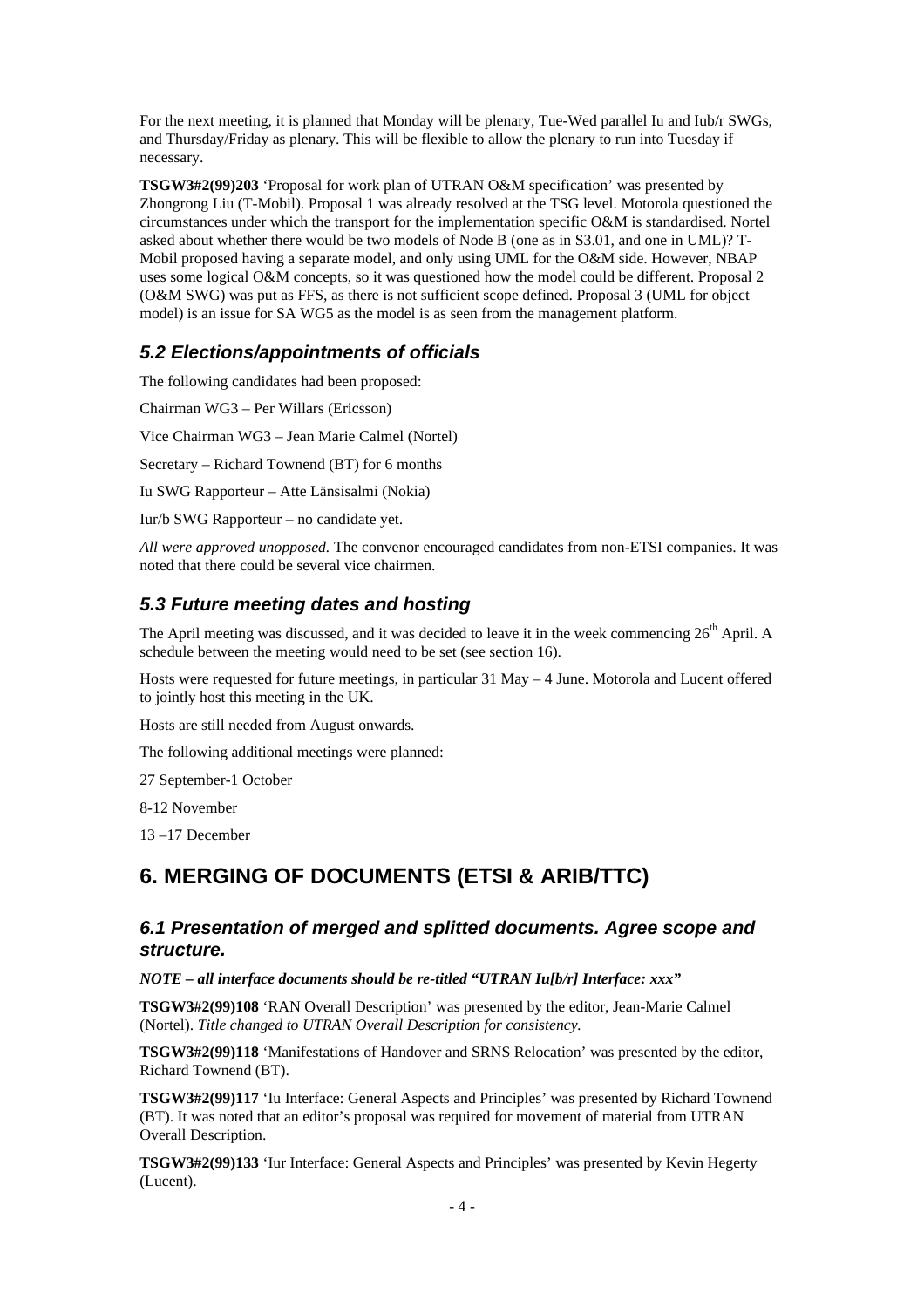**TSGW3#2(99)115** 'Iub Interface: General Aspects and Principles' was presented by Mick Wilson (Fujitsu).

**TSGW3#2(99)128** 'Iu Interface: Signalling Transport' was presented by Kiran Thakare (Telecom Modus). The need for section 6 (Example Sequences) was questioned, but it was decided to leave it for now, to be removed if it was not populated.

**TSGW3#2(99)129** 'Iur Interface: Signalling Transport' was presented by Kiran Thakare (Telecom Modus).

**TSGW3#2(99)116** 'Iu Interface: Signalling Transport' was presented by Mick Wilson (Fujitsu). *It was commented that it would be good to have the same structure as the other Signalling Transport documents. The editor agreed to do this.*

**TSGW3#2(99)113** 'RNSAP Specification' was presented by Björn Ehrstedt (Ericsson). Document approved.

**TSGW3#2(99)188** 'Iu Interface Data Transport and Transport Signalling' was presented by David Comstock (Ericsson).

**TSGW3#2(99)120** 'Iur Interface Data Transport and Transport Signalling for CCH' was presented by Nicolas Drevon (Alcatel). It was clarified that DSCH is a common channel (and so is included in CCH).

**TSGW3#2(99)119** 'Iub User Plane Protocols for CCH' was presented by Jean-Marie Calmel (Nortel).

**TSGW3#2(99)144** 'Iub Interface Data Transport and Transport Signalling' was presented by Per Willars (in the absence of the editor). The purpose of chapter 7 was discussed – it was not clear where this information really is, especially as it is not really part of Iub. *It was agreed to remove chapter 7.*

It was commented that CCH is used in RAN WG2 to mean control channel (maybe as well as common channels). This should be brought up at WG2. *WG3 editors should change CCH to Common Transport Channel in the specification titles.* Håkan Palm (Ericsson) will write a LS to WG2 to ask about this (see Tdoc 213 in section15).

**TSGW3#2(99)121** 'Iur Data Transport for CCH data streams' was presented by Nicolas Drevon (Alcatel). Ericsson commented that *this document should be chapter aligned with tdoc119. The two editors were tasked with agreeing a common structure.*

**TSGW3#2(99)112** 'Iu Interface RAN-CN User Plane Protocols' was presented by Alain Maupin (Ericsson). *RAN should be changed to UTRAN.*

**TSGW3#2(99)126** 'Iur/b User Plane Protocol for DCH data stream' was presented by Fabio Longoni (Nokia). The document includes an editor's proposal to remove the list of parameters. Motorola objected to the removal of the text, especially as the connection ID is not included elsewhere. The convenor reminded the editors that it is better to make editor's proposals separately from reporting decisions from previous meetings. *The editor was instructed to include the connection ID into the tables, and to restore the list of parameters.*

**TSGW3#2(99)122** 'NBAP Specification' was presented by Nobutaka Ishikawa (NTT DoCoMo). Vodafone asked whether there was a need for an O&M chapter; it is covered in the NBAP common procedures section.

**TSGW3#2(99)211** 'Iub/r Interface Data Transport and Transport Signalling for DCH Data Streams' was presented by Sami Kekki (Nokia).

**TSGW3#2(99)131** 'RAN Functions, Examples on Signalling Procedures' was presented by Enrico Scarrone (CSELT). Ericsson commented that in chapter 7.1.1, it should read CRNC not SRNC. *The sentence referring to RNC Idle mode is removed.* Alcatel asked why Inter RNS HHO using Iur had been deleted. It was noted that we had agreed to remove the case of HHO using a single CN node, but this had not been done. *The editor was tasked with removing the single CN node case, and re-instating the HHO using Iur. Also to add a note to 7.2.9.4 and 7.2.7.3 stating that "this example shows the case where the SRNC decides to perform SRNC relocation directly at channel switching". The title was modified to "UTRAN Functions…".*

**TSGW3#2(99)124** 'RANAP Specification' was presented by Jyrki Jussila (Nokia). The editor made a note regarding the structure, as he wished to rename the sections: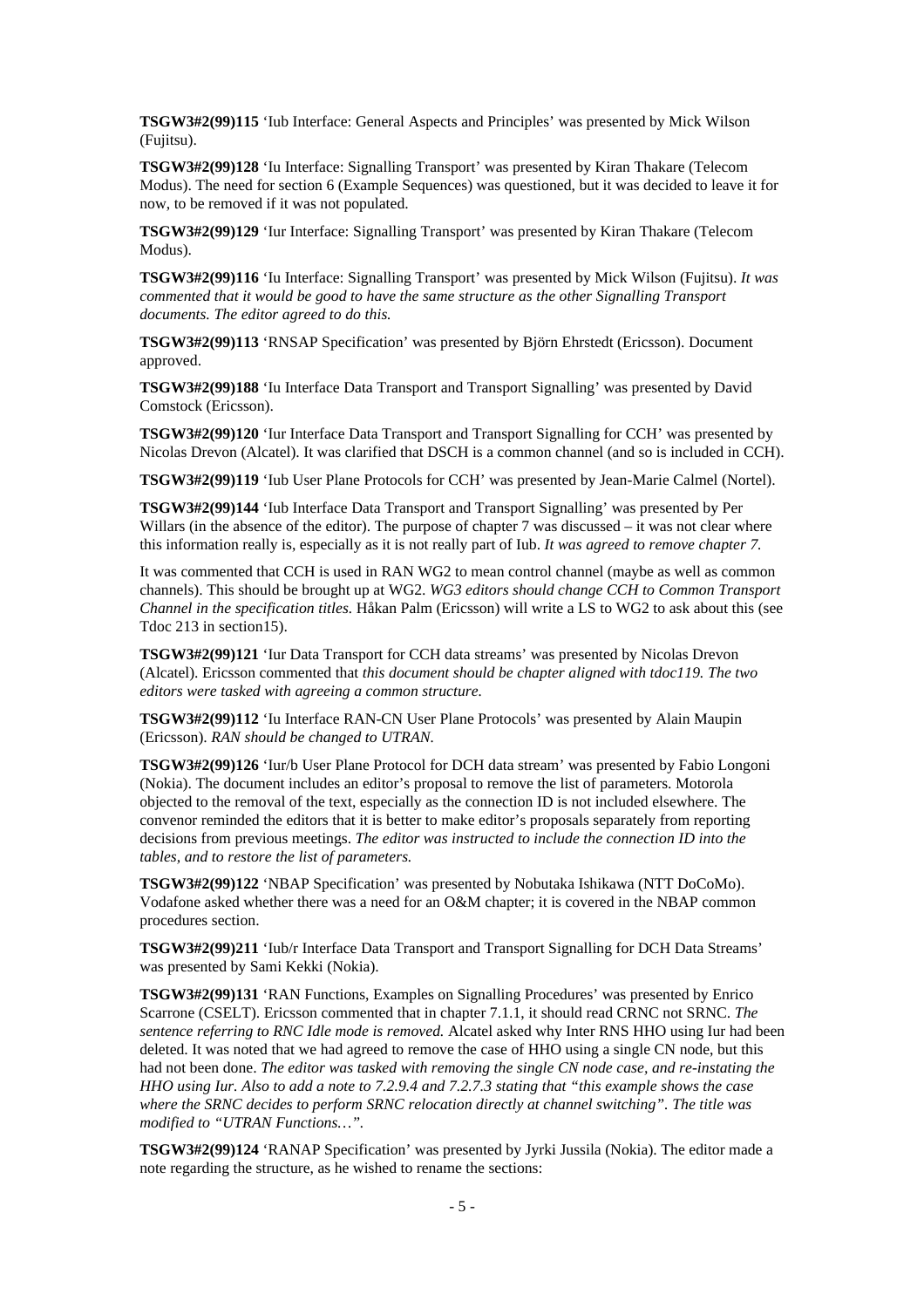Section 8 should be RANAP procedures, rather than RANAP Elementary Procedures as this fits better with the contents. The definition of elementary procedures was discussed, and *it was decided to accept the editor's proposal.* It was also proposed by Alcatel to make I3.01 an external document. The convenor commented that the S3.13 must be unambiguous and complete, as it is a normative specification; also that documenting error cases is simpler when the normative procedures are as elementary as possible – the level is to be decided.

Section 9.2 – if we use ASN.1, this should be split into two sub-sections "Message and IE Abstract Syntax' and 9.3 'Transfer Syntax'. This can be decided later.

*All output documents were approved, subject to the changes that were described above.*

#### Documentation Structure

The concerns at TSG RAN related to S3.27, S3.25 and S3.35. Nortel considers that there should be one document for Iur User Plane and one for Iub User Plane, with references across where the two are the same (e.g. for DCH). Ericsson asked why this would be better, as our ambition is to have one protocol. Motorola want to see one specification for Iub/r user plane, but Nortel disagree as the common channel scheduling is done in the CRNC. Motorola, Nokia, Lucent and Ericsson object to the proposal, so it is not accepted.

#### *6.2 Reporting and decisions on study items*

**TSGW3#2(99)170** 'sig/1 – Synchronisation at DCH Establishment' was presented by Fabio Longoni (Nokia). The decision was to keep the arrows indicating u-plane synchronisation at DCH establishment. It must be checked that the I3.01 reflects this. *Study Item resolved.*

**TSGW3#2(99)148** 'Iu/1 – SS7 as a signalling bearer on Iu and Iur' was presented by Kevan Hobbis (Motorola). No decision had been reached, but the discussions in SA WG2 joint meeting have moved the discussion forward. *It was noted that the study item should be kept open for the Iur aspects. Kevan will summarise any mail discussion to the next meeting.*

**TSGW3#2(99)185** 'Iu/3 – SRNS Relocation' was presented by Richard Townend (BT). It has been agreed to use the procedure with Proceeding 1 and Proceeding 2 messages. *Study Item resolved.*

**TSGW3#2(99)146** 'Iu/4 – Triggering of SRNS Relocation from Target RNS' was presented by Nobutaka Ishikawa (NTT DoCoMo). It has been agreed that there is no requirement for SRNS relocation to be triggered by the Target SRNS. *Study Item resolved.*

**TSGW3#2(99)157** – 'Iu/5 – Separate or combined setup, modify and release of RAB' was presented by Jean-Marie Calmel (Nortel). *No agreement had been reached.* Ericsson commented that there was an additional issue of complexity with relation to priority and pre-emption handling. Jean-Marie will continue as responsible person.

**TSGW3#2(99)149** 'Iu/6 – Ciphering Algorithm' was presented by Cheng Hock Ng (NEC). It had been agreed to that the UTRAN would select the algorithm from a CN provided list, using the UE capability information. Chapter 4 of the report was withdrawn as it is incorrect. *Study Item resolved.*

**TSGW3#2(99)183** 'Iu/7 – Abstract syntax versus explicit coding' was presented by Atte Länsisalmi (Nokia). He clarified that where his report referred to YY.02 it should read YY.40. There had been no discussion on the reflector. Nokia recommended that the joint document (R2.01) Guidelines for Protocol Description and Error Handling should be used in this group as a basis for protocol description. We will return to this discussion under agenda item 11 (Tdoc184). *The study item was left open;* Atte Länsisalmi will continue as responsible person, and will contribute R2.01 to this group. It was clarified that the primary handling of R2.01 is done in RAN WG2, although WG3 can send input on this to WG2.

**TSGW3#2(99)189** 'Iur/1 – Out-band or In-band power control (UL and DL)' was presented by Björn Ehrstedt (Ericsson). The scope had been limited to the UL power control. An error was noted in S3.27 (section 7), which should refer to UL Outer Loop Power control. *The study item was left open, for both UL and DL.* It was noted that the UL and DL are different functions, DL power balancing within an RRC connection and UL is Outer Loop Power Control.

**TSGW3#2(99)171** 'Iur/2 – Separate or combined DL code reconfiguration trigger and procedure' was presented by Kalle Ahmavaara (Nokia). *The combined procedure was accepted, with modifications*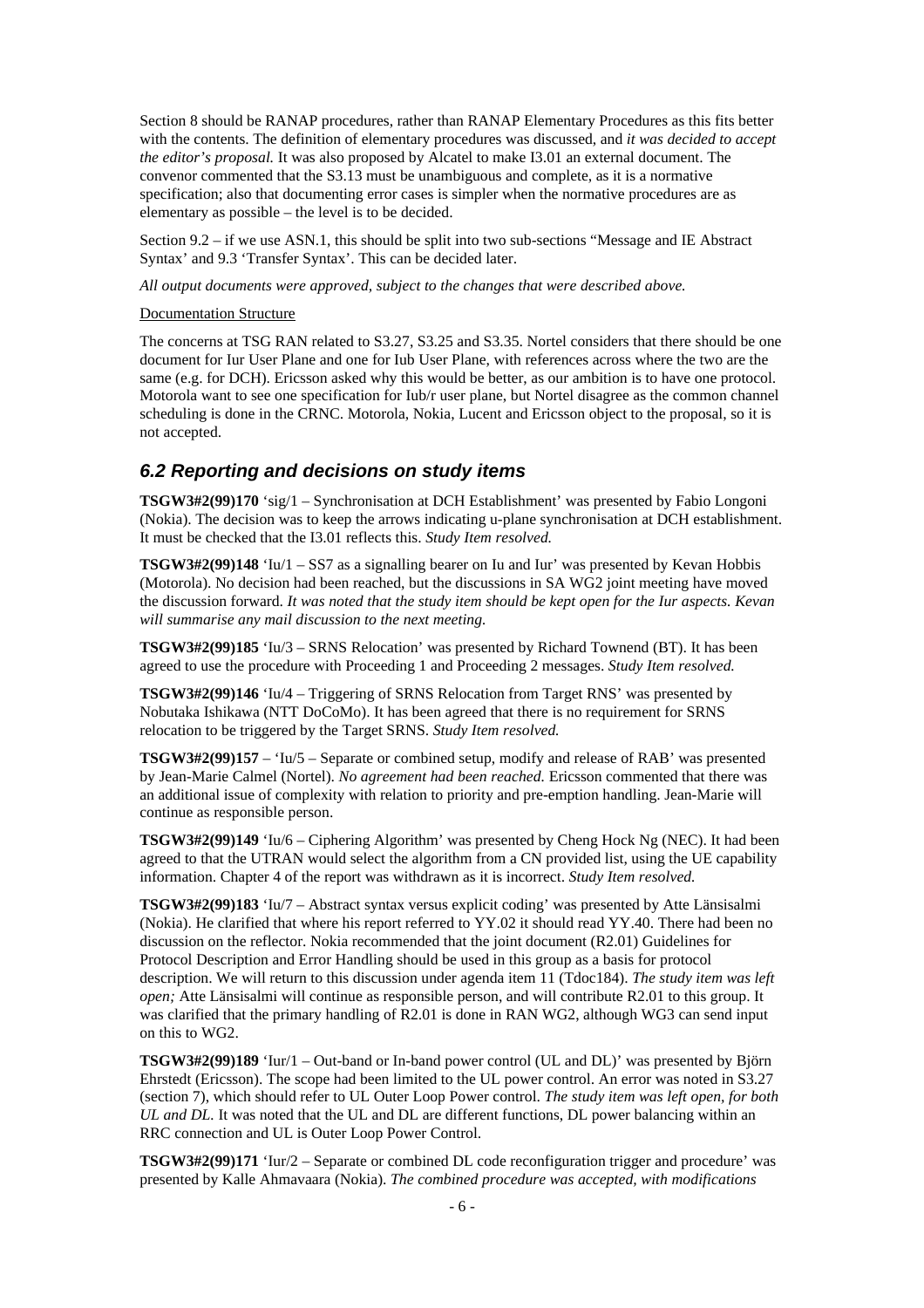*according to the report to be added to 8.6 of S3.23. Also section 8.7 should be removed, and 8.6 should be renamed to remove "ETSI version" from the title; I3.01 should be checked as well. Study Item resolved.*

**TSGW3#2(99)198** 'Iur/3 – Cell and URA Update' was presented by Nicolas Drevon (Alcatel). This was discussed under Agenda Item 8, with other contributions on the same topic. *The study item was later resolved (see section 8 below).*

**TSGW3#2(99)200** 'Iub/1 – ID for NBAP Paging Message' was presented by Takaaki Satoh (NTT DoCoMo). No conclusion had been reached, but the pros and cons of the two methods have been identified. Per Willars commented that the RNC must anyway have a mapping between cells and Nodes B because of cell level paging. Nokia point out that while the RNC mapping tables must be larger in method B, it will be simpler to redefine (for example) location areas, as the information is only in one place. Nortel were not convinced that it is much simpler to duplicate messages than to send Node B specific messages as without a transport level multicast function the duplication must be performed at the application layer. *The study item was left open* - Takaaki Satoh will continue as responsible person.

**TSGW3#2(99)199** 'arc/1 – CCH (FACH, RACH, DSCH) on Iur' was presented by Nicolas Drevon (Alcatel). It had been agreed to keep the support of common channels on the Iur, as long is it remained an option. Section 2 was regarded as out of scope for the study item, except the first two sentences. Nortel disagreed that the support of CCH on Iur was optional. Nokia restated their objection to CCH on Iur as they don't like having two procedures to do the same thing. NTT DoCoMo emphasised that they had only accepted CCH on Iur on the condition that it were optional. Nokia supported this position. The study item remains open, and the discussion will be continued under agenda item 7.6. *At the end of the discussions (see section 7.6 below), the study item was left open to discuss solutions.*

**TSGW3#2(99)130** 'arc/2 dl channelisation code allocation' was presented by Kiran Thakare (Telecom Modus). It has been agreed that DL Code Allocation would be located it the CRNC. *Study Item resolved.*

*In the workplan, resolved study items can be removed.*

### **7. GENERAL UTRAN ARCHITECTURE**

#### *7.1 UTRAN Architecture [S3.01]*

**TSGW3#2(99)147** 'Merged UTRAN Architecture Description' was not presented, but is provided as a reference.

**TSGW3#2(99)168** 'UTRAN Delay Estimation' was presented by Massimo Dell'Acqua (Italtel). The paper examines sources of delay in macrodiversity branches. It was noted that the proposal section was actually a concluded result rather than a proposal. An estimation of minimum delay has not yet been calculated. Nokia asked what transport network was assumed below the ATM – it is assumed that it will be a 155Mbit/s over 150km (crossing 5 switches). Alcatel commented that ATM queuing delay had not been considered. Ericsson asked whether there were any external performance requirements on UTRAN. Andrew De La Torre asked whether R4 might have an interest in this, as they are responsible for BS performance parameters. BT suggested that all working groups in RAN would need to be involved and that the distribution of the delay budget should be discussed at the TSG-RAN meeting. Alcatel stated that the figure 6 does not show packetisation delay, but rather packet transfer delay. Steve Terry (Interdigital) commented that WG3 needed to consider the worst case delay budgets in hard handover scenarios.

It was proposed to create a separate Access Stratum delay budget technical report; the requirements would be extracted, and put into the UTRAN Overall Architecture section 13.1. The report would be used to agree the delay budget and requirements throughout TSG RAN. *A study item [ARC/3 Overall Delay Budget within Access Stratum] will be created to produce a draft of this report (a title, number and editor would be assigned at the next meeting).* Massimo Del'Acqua from Italtel will be responsible. It was noted that there was a GSM equivalent, which would be a good reference.

In the response to WG2 on this issue (ref tdoc 217 [LS] and 220 [draft response]), we should state that we are studying the item, but that there are no figures available. Also, there will be different delays for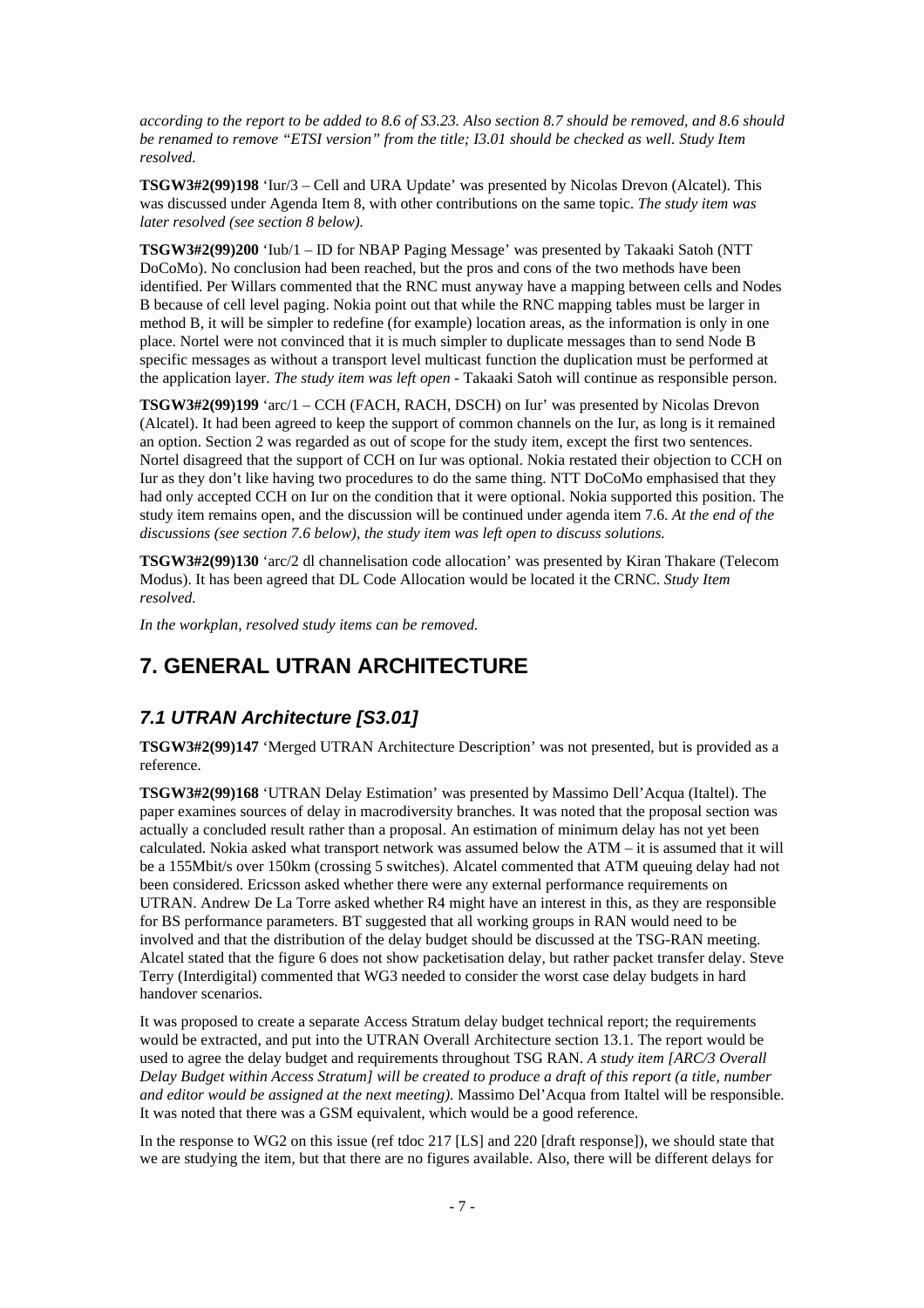different streams, and that we were assuming that acknowledgements to RACH would be done from Node B).

**TSGW3#2(99)155** 'Proposed changes to S3.01 Overall Description relating to Node B O&M' was presented by Andrew De La Torre (Vodafone). The paper proposed a number of changes to S3.01, in particular a new diagram and a some notes. There was some discussion about exactly what would need to be specified to allow the transport of implementation specific O&M; *the fourth note is modified to read "the standardisation of the Implementation Specific O&M is outside the scope of WG3. WG3 shall only address the bearer for Implementation Specific O&M".* Ericsson commented that the figure is not a true logical figure, but an example of an implementation. *The figure is modified to show Implementation Specific O&M goes directly between Node B and the management platform(s). The third note is modified to state that "the implementation specific O&M can be routed via the RNC or via another interface"*

The co-located equipment is shown as it would be treated the same as Implementation Specific O&M. *It is also modified to show the line straight, rather than via RNC.* The link between RNC and Management Platform was queried – it is included for completeness but is out of scope for this group. Motorola proposed that *"logical resources Node B contains" in 10.1 should be changed to "traffic carrying resources in Node B controlled from the RNC". This is also agreed.*

**TSGW3#2(99)167** 'Ciphering and ARQ dependencies in UTRAN' was presented by Massimo Del'Acqua (Italtel). It was commented that the proposal was more relevant to R2 and to the security group. It was not discussed further.

**TSGW3#2(99)174** 'Identifiers for dedicated resources within UTRAN' was presented by Kalle Ahmavaara (Nokia). It was noted that in the second table, "signalling association ID (SAID) should be replaced with "VPI, VCI, CID". The paper suggests some guidelines for allocation of resource identifiers within UTRAN. DoCoMo asked why a RAB-ID is used on Iu, when there is a NAS-ID (defined in TSG CN to identify bearers), which would have a one-one mapping onto RABs. Also, is the RAB-ID the same as that used in the RRC messages – Nokia responded that this is not part of this contribution. Nortel asked why there is not a CCH identifier within UTRAN – Nokia responded that the contribution referred only to dedicated resources. Nortel commented that they expected the identifiers to relate to the logical model – the convenor noted that we have no logical model of UTRAN. Nokia agreed that the contribution should be harmonised with the logical model. Nortel and Nokia agreed that the identifiers should be an attribute of an object in the logical model. Nortel asked about why it is not always the requesting (or responding) entity which allocated binding IDs. It was decided in Chicago that UTRAN was responsible for Iu transport resources, and the binding ID is first signalled in the Radio Network Control Plane and then in the Transport Network Control Plane in the opposite direction. DoCoMo asked how the RAB-ID and the "call ID" are bound together – the SAP between AS and NAS will support some NAS information, and we must ensure that we can carry this information in the RANAP Assignment message. DoCoMo asked whether we could use the "call ID" as the RAB-ID – Ericsson stated that this is a violation of the AS/NAS division. Ericsson stated that the ALCAP identifier should be AAL2 Path ID (equal to VPI/VCI value, but trustworthy in the case of cross-connect) and CID; also that they cannot see why the binding ID should be memorised for the duration of the link, as it is implementation when the binding ID is released. *The following changes were approved:*

- *· AAL2 ALCAP ID is AAL2 Path ID and CID*
- *· The binding ID is signalled first on the Radio Network Control Plane and then on the Transport Network Control Plane in the opposite direction*
- *· The words "and it shall be reserved during the lifetime of the link" is deleted*

Nortel is unhappy about the relationship between the DCH-ID and the logical model of Node B. They think that the logical model must be defined before moving forward. The convenor stated that we cannot be held up by deficiencies on the logical model.

The convenor proposed that we should add an object called DCH (details are ffs), to the logical model of Node B and Drift RNS. Nokia pointed out that many NBAP and RNSAP messages contain the DCH-ID. Alcatel commented that all IDs that we use should reference objects in our logical models. Nortel believes that the models are necessary to understand the implications of the various parameters of the messages.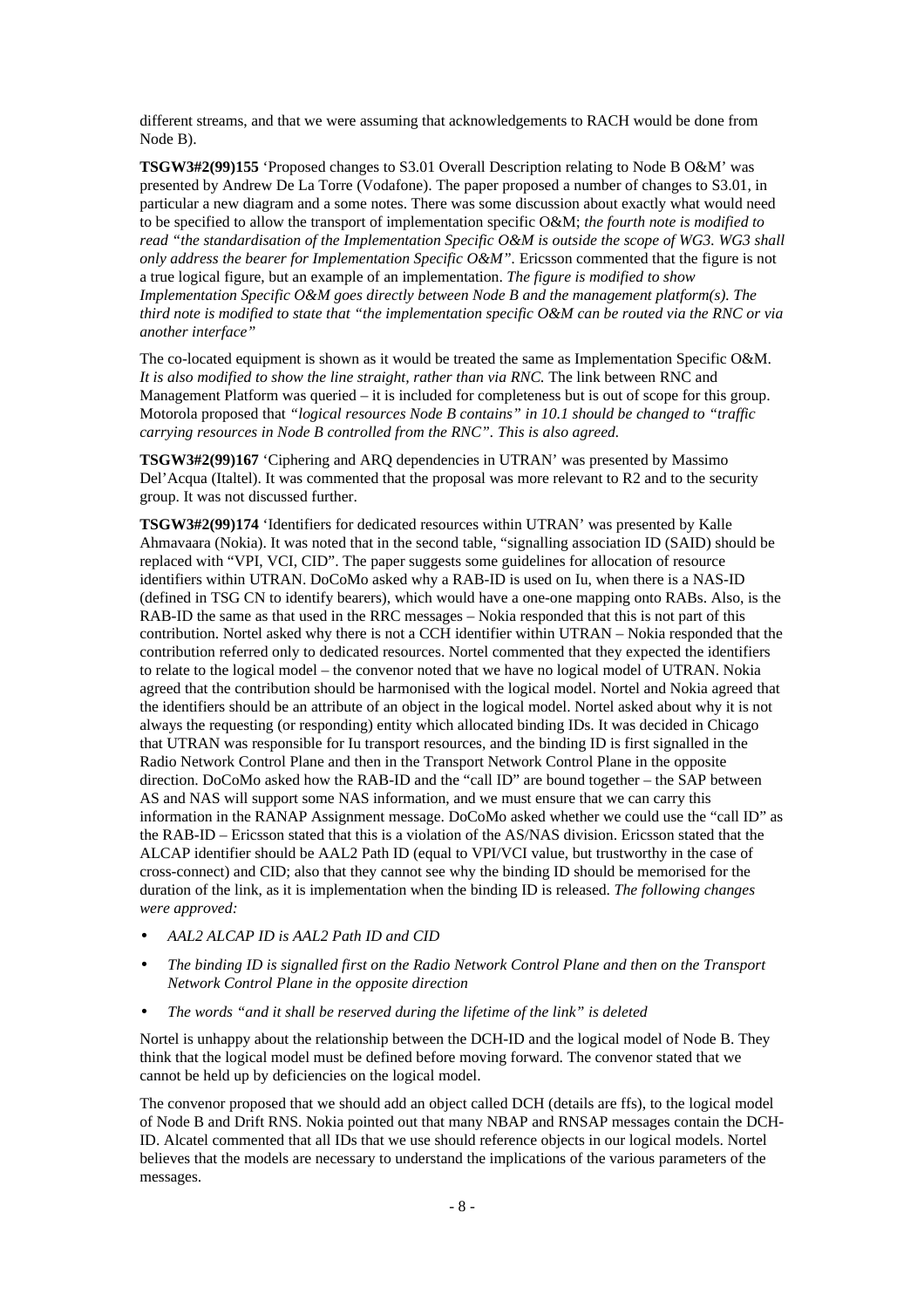BT noted that "a list of DCHs" is already in the model as an attribute of the communication context, and so the discussion had been wasted!

*It is added to the Node B model that the DCHs are identified by DCH IDs.*

*The editor of the NBAP specification should check that the binding ID is only included in the messages referred to in Tdoc174. In other cases, Binding ID should be replaced with RL-ID.*

DoCoMo commented that RANAP includes a Bearer Release message that should be RAB release – this will be discussed later.

**TSGW3#2(99)190** 'Relationship between Radio Network Layer and the Transport Layer' was presented by Mikael Agnevik (Ericsson). Proposes some general principles and some more detail for I3.01. It was questioned whether it was necessary to show all of the Q.aal2 interactions in I3.01 – it was answered that it would be good to have it in one example, but not necessarily in all examples. Nortel do not want to make the binding IDs transport layer specific. NEC asked about the mapping from RAB QoS parameters to AAL2 QoS – Ericsson responded that it would be a difficult mapping, but would be an implementation issue. Nortel asked that the proposal 1 should be modified to replace AAL2 with transport layer to make it more general. *The example is modified to state that it shows the case for PSTN/ISDN domain CN.* It was noted that there are several ways to do the addressing, and it is not intended to be covered by this proposal. *Contribution accepted.*

**TSGW3#2(99)176** 'Signalling for UL outer loop power control' was presented by Fabio Longoni (Nokia). The paper proposed some parameters for the UL DCH FP frame. Ericsson asked about the relationship between this contribution and study item Iur/1 – it is a proposed solution. DoCoMo asked about big changes to Eb/No setpoint – not a binary up/down indicator, and could use L3 signalling. Steve Terry stated that there was a benefit of both changing the step size dynamically and being able to set an absolute value – Nokia stated that these were both included in the proposal. Ericsson commented that as the outer loop mechanism was slow, there was little reason for saving bits by moving from absolute value to delta commands. Nortel agreed as Iub is wireline. Three alternatives, absolute values inband or outband or combination of the two, or outband only. It was clarified that the Nokia proposal was to give flexibility at the SRNC. There were generally some concerns about using relative commands – Nokia commented that some implementations might not want the SRNC to keep track of Eb/No target, but Ericsson commented that RL Addition becomes rather difficult otherwise. Nokia agreed that Eb/No target setting could be done using absolute values. Ericsson and Nokia both agreed that using In and Out band signalling could be used. BT and Alcatel commented that implementing two solutions in Node B unnecessarily was undesirable. Nortel commented that there was no need to signal max and min Eb/No if absolute values were used. This was confirmed. Nortel then asked whether there was any need for any parameters other than the absolute values – Nokia commented that max and min were needed for admission control in a drift RNC, but the convenor replied that this was a for different function. Ericsson asked whether it was necessary that any DCH should be able to carry the OL power control, perhaps it should always be carried on a single DCH. Ericsson said that perhaps the DCH carrying the DCCH could be used always – Nortel asked whether the Node B would recognise this DCH. In the current model Nortel is correct; it would have to be signalled that DCH-ID=X is used for OL power control. Nokia comment that the DCCH is low activity, and so this approach leads to a lot of control frames, which increases processing in Node B.

*The related study item is left open*, as there is no conclusion. DoCoMo state that they need to use out of band L3 signalling when DCHs are added. Nokia proposed that all options are left open, as there is no written counter-proposal. The convenor asked that the study item produce a written solution so that this can be resolved quickly at the next meeting.

**TSGW3#2(99)156** 'Proposed Document Structure for Node B O&M Logical Model' was presented by Andrew De La Torre (Vodafone). He proposed that "logical model" should be replaced with "functional description" throughout. He also noted that it would be a temporary document. Motorola commented that the text had not been agreed by S5 – Andrew replied that this was a Vodafone contribution. The convenor questioned whether we needed such a document if this was not deliverable – Vodafone replied that the document was intended to encourage contributions. T-Mobil supported *the creation of the document as a technical report.* Telia supported this view. Andrew De La Torre volunteered as editor. He stated that it would be a placeholder for phase 1 and phase 2, so that they could be moved into the NBAP work. *It was agreed that the document will be numbered I3.05, titled "Node B O&M Functional Description"*. The scope corresponds to phase 1 and phase 2 which is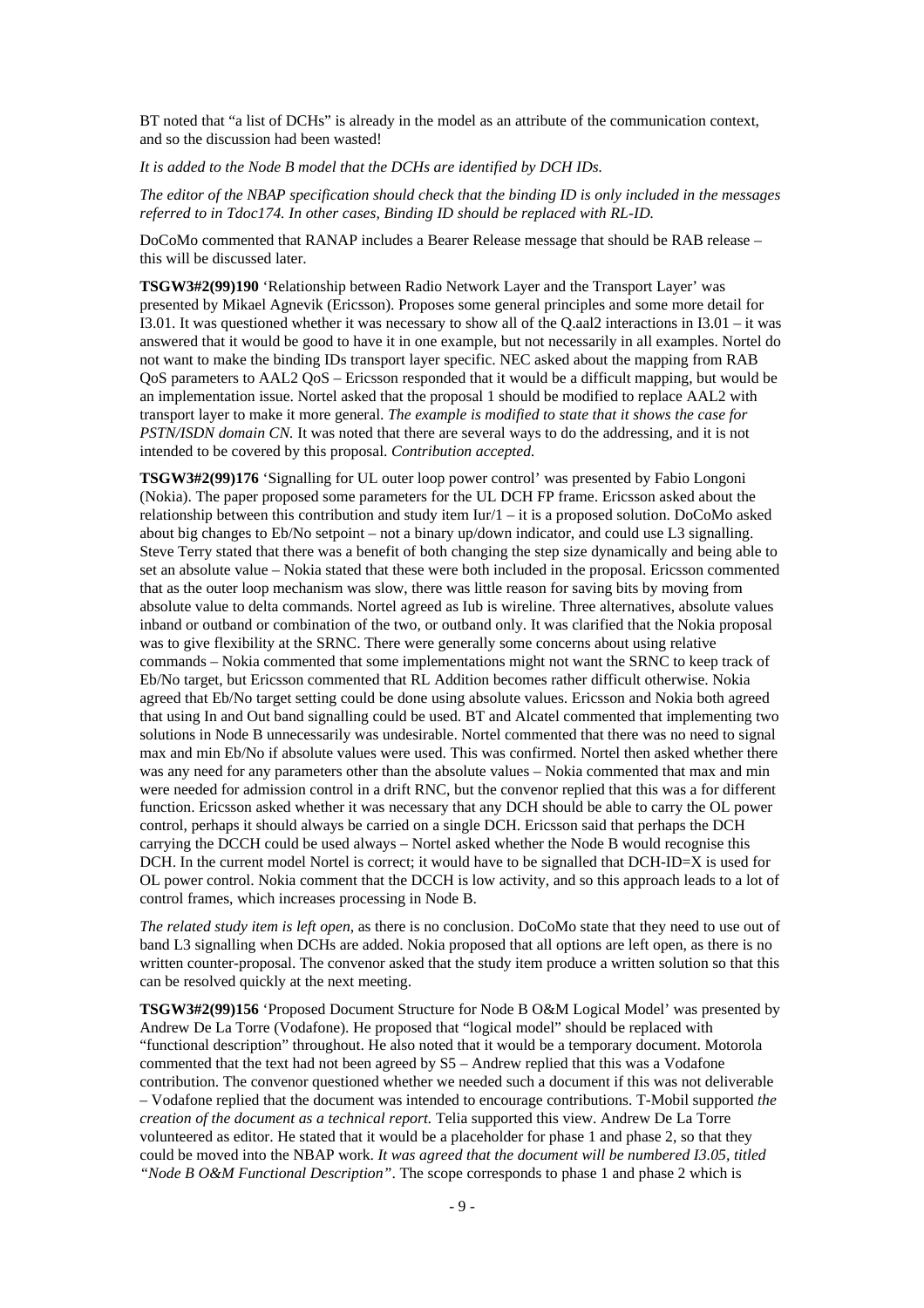background information. Motorola wanted the introductory text agreed by the O&M ad hoc. The document will be treated in Iub/r SWG.

### *7.2 Terminology [S3.01]*

No contributions.

### *7.3 Synchronisation [S3.01]*

No contributions.

### *7.4 Manifestations of Handover and SRNS Relocation [I3.02]*

No contributions.

### *7.5 General Aspects and Principles of Iu interface [S3.10]*

**TSGW3#2(99)215** 'Iu Interface Protocol Structure: Independence of radio network and transport network protocols' was presented by Duc Pham-Minh (Nortel). The contribution that this was based on had already been presented to the joint meeting, so only the updates were presented. The paper was discussed briefly with Tdoc221.

**TSGW3#2(99)221** 'General Protocol Model for UTRAN Interfaces Iu, Iur and Iub' was presented by Atte Länsisalmi (Nokia). Proposes unification, modifications & clarifications to the protocol model in the UTRAN Overall Description. It was noted that the models in S3.x0 should show a high level "working assumption" model. The convenor proposed to keep the model in the S3.x0 very general. Both Nokia and Ericsson proposed to move the general model into the S3.01, and then to put technology assumptions into S3.x0. Nortel don't think that S3.x0 should be technology specific. No conclusion was reached.

**TSGW3#2(99)223** 'General Protocol Model for UTRAN Interfaces Iu, Iur and Iub, Revised' was presented by Atte Länsisalmi (Nokia). This paper proposed a solution to the discussions, and *the general model was agreed.* The editors of S3.01, S3.10, S3.20 and S3.30 will discuss how to incorporate the model into their documents, and will make an editorial proposal by email.

### *7.6 General Aspects and Principles of Iur interface [S3.20]*

**TSGW3#2(99)165** 'Drawbacks of Common Channels on Iur' was presented by Achim Brandt (Siemens). Proposes that the optionality of CCH on Iur should be clearly stated in S3.20.

**TSGW3#2(99)166** 'Iur for RNSAP Signalling only' was presented by Achim Brandt (Siemens). The paper proposes three classes of Iur, Light, Full and Heavy. Alcatel were unsure why Iur was optional (i.e. why Light was possible) – it was answered that for TDD it was not needed. Nortel asked why it was more difficult to dimension the links for common channels – it was answered that CCH is used for bursty data, and that the procedures are as yet undefined.

**TSGW3#2(99)186** 'Common Channels on Iur' was presented by Nicolas Drevon (Alcatel). This paper identifies a number of reasons for not dropping the working assumption on CCH on Iur. Nicolas commented in the presentation that the optionality of CCH on Iur was a difficult issue, and wanted it to be mandatory in the long term, but with optionality as a short term measure. Siemens asked about multimedia, and the basis for the assumption using DCH and CCH – it was answered that maybe multimedia was the wrong terminology, but that for example voice and email might be wanted together. Nokia commented that there are other possible scenarios that could be included in the figures 3&4. Nokia also commented that the drastic increase in SRNS relocation was not so drastic; also that it should be a radio network design goal to restrict SRNS relocations.

The convenor commented that there were two issues, whether it should be standardised and whether it should be optional.

 **TSGW3#2(99)175** 'RNSAP Modularity' was presented by Kalle Ahmavaara (Nokia). Proposes a modular structure for RNSAP, and a division of existing procedures between the modules. Ericsson asked about whether the non-CCH procedures are optional or mandatory. Nokia responded that they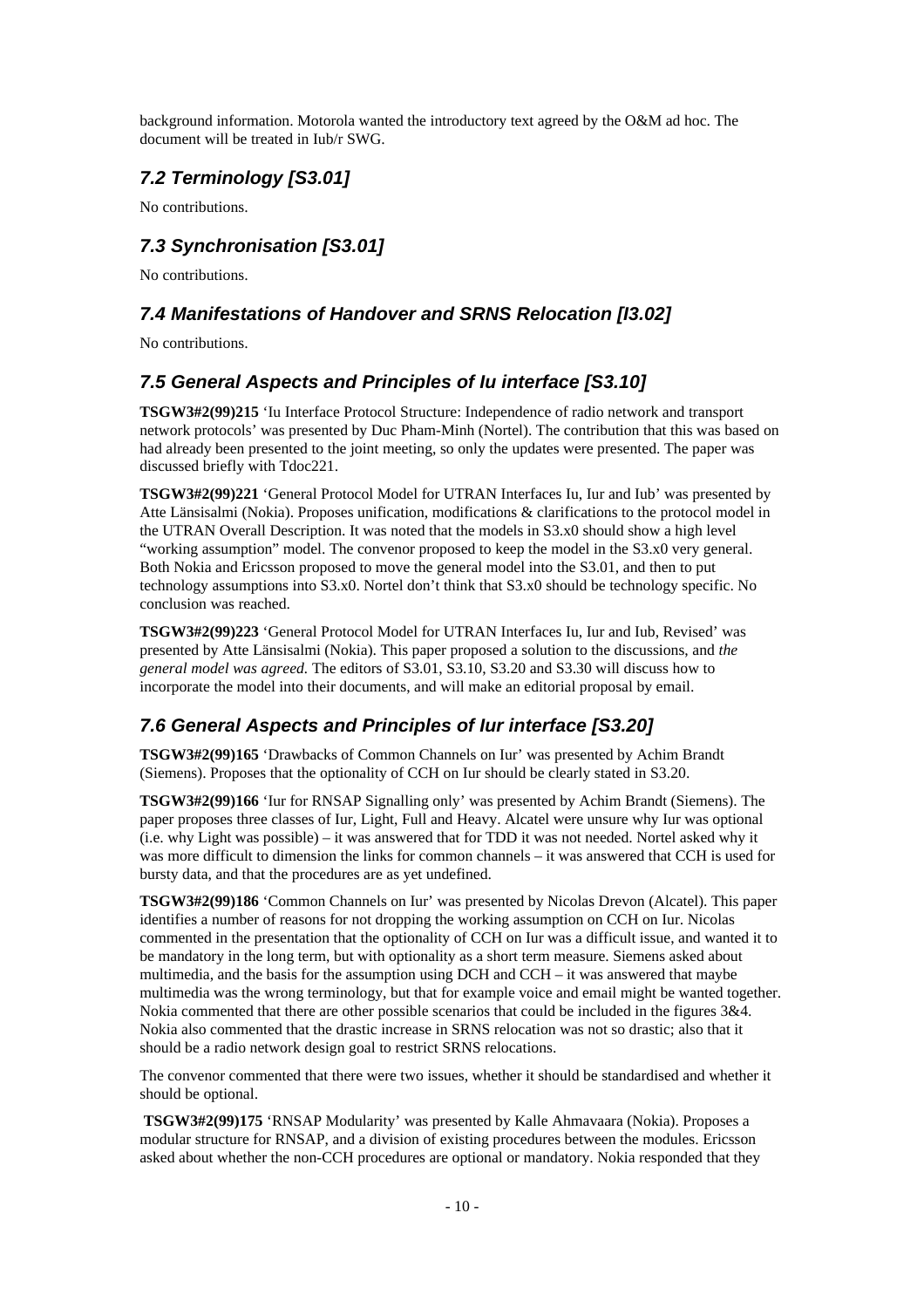were trying to establish a terminology, as a framework for later discussions on what is or is not mandatory. Basic Procedures were renamed Basic Mobility Procedures.

**TSGW3#2(99)141** 'Common Channels on Iur' was presented by Kevan Hobbis (Motorola). The contribution focuses on the DSCH, and highlights a problem with IS95 that is leading to the introduction of SHO for common channels. However Kevan highlighted that this example has a small extent.

T-Mobil asked about whether the IS95 problem was for shared channels. Also, asked whether 3GPP allowed SHO for DSCH. Motorola answered that DSCH did not currently support SHO.

The convenor summarised the Nokia and Siemens contributions. He labelled them as follows:  $A$ ) = No Iur

B) = RNSAP Basic Mobility Procedures

 $C$ ) = B + RNSAP DCH Procedures

 $D$ ) =  $C$  + RNSAP CCH Procedures

The convenor stated that we should minimise the number of options. Nokia agreed. We *agreed that RNSAP Basic Mobility Procedures are mandatory*. Nortel commented that we still need to agree what the procedures are. The convenor stated that they should be whichever procedures were needed for Inter RNS mobility without establishing DCH or CCH data streams on Iur. This is mandatory. Nortel commented that DCH and CCH should not be treated separately as they both are needed for system efficiency. Nokia disagrees that CCH over Iur is needed for efficiency, as there are other alternatives. Nokia's view is that the optionality of CCH on Iur is a good compromise. When asked about whether option C is mandatory Siemens and Lucent objected.

Vodafone commented that it was important for operators to be able to sell the services provided by UMTS equipment.

BT proposed that *we should accept CCH on Iur is in the standard, but with a note that it is FFS whether it is mandatory or optional.* This was accepted.

Siemens indicated that for FDD mode they now accept that DCH on Iur can be mandatory for FDD mode. Lucent commented that they cannot see why DCH and CCH should be treated differently. *It is agreed that DCH on Iur is included in the standard with a note that it is FFS whether it is mandatory or optional.*

Summary

Tdoc175 – *it is agreed to split the RNSAP procedures based on this contribution, except that (1) is renamed Basic Mobility Procedures.* Nortel objected to the inclusion of Cell/URA Update Indication in Basic Mobility Procedures.

Tdoc141 – *it is agreed to specify CCH on Iur (including DSCH)*

Tdoc165,166 – optionality is left for further study, so doc not approved for now.

Tdoc186 – Proposal 1 (see above). Proposal 2 will be discussed under Agenda item 8.

#### *7.7 General Aspects and Principles of Iub interface [S3.30]*

**TSGW3#2(99)160** 'Enhancement of Node B logical model' was presented by Jean-Marie Calmel (Nortel). The paper proposes a number of changes of the Node B logical model to include the support of common channels. It was clarified that there would be a DSCH port for each user connection on the DSCH, this is because the multiplexing is done at the code level, rather than at the MAC level. Nokia asked why the same treatment was not given to RACH/FACH – Nortel replied that it was to respect the Nokia concept of traffic termination point. Ericsson commented that the usage of CCH ports and DSCH ports was a violation of our current terminology. *The CCH ports are replaced by RACH and FACH ports*. Nokia and Ericsson propose that there is one port for each DSCH in the Node B, but Nortel disagree. If the multiplexing of users is done on the physical level, then it does occur in Node B; if it is done at the MAC level, MAC-sh is located in the CRNC. Nortel ask how, when the multiplexing is done at the code level, this can be done as MAC multiplexing. Ericsson asked whether there were still two proposals for DSCH in the WG2 – the difference was in the signalling, not the multiplexing. France Telecom stated that the control of the multiplexing is done in MAC, but the multiplexing is done at L1. Goran Rune (Ericsson) read an extract from the WG2 documents that suggested that there was both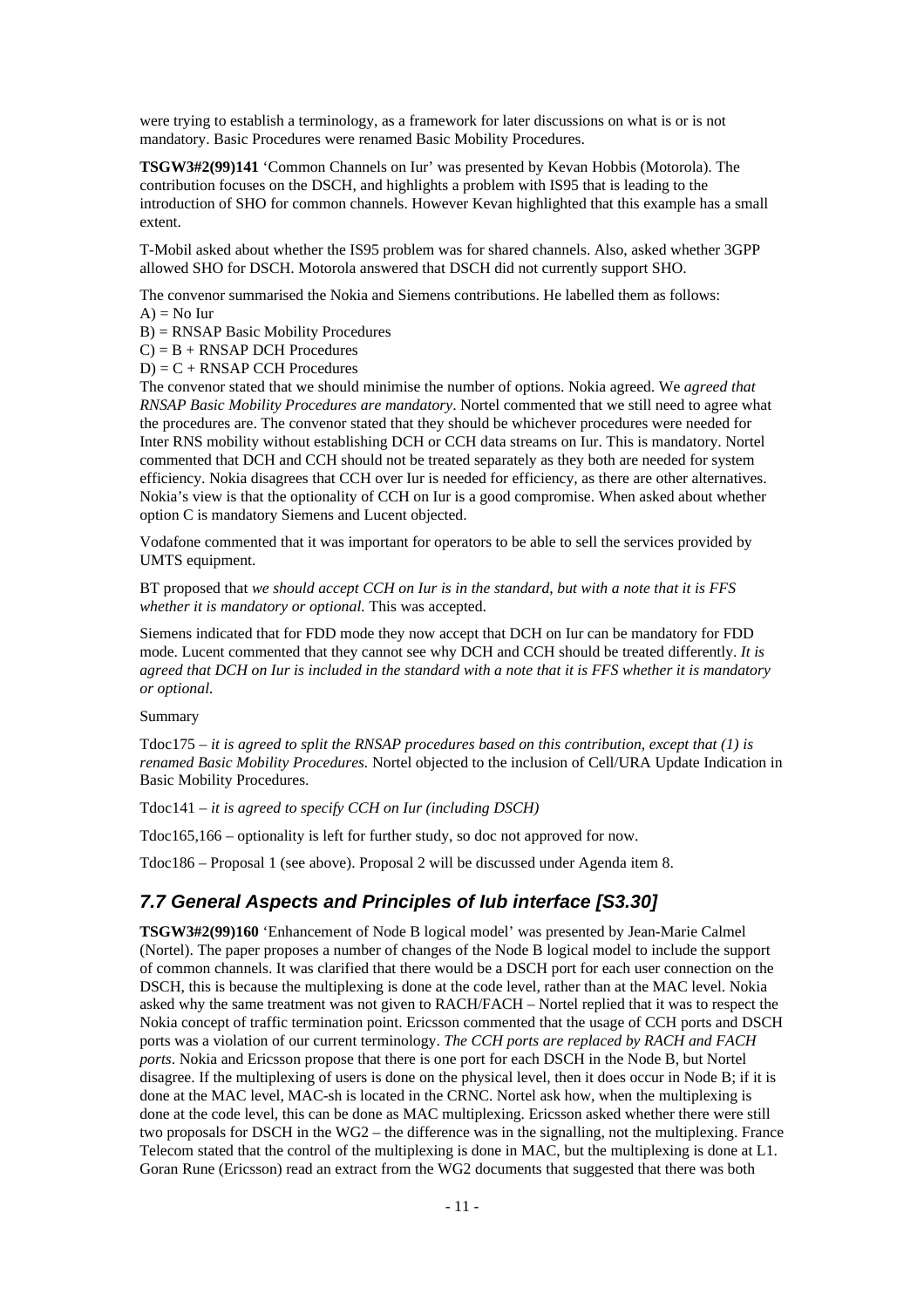code and MAC multiplexing. Nokia asked how the RACH/FACH data ports are set up – Nortel replied that it would be a management function, but that is not included in this model. Ericsson asked why the CCH and DSCH data ports are grouped in the figure – this is due to lack of space. Nokia want to keep it FFS to have RACH/FACH data ports outside the termination point. No one objects, so *RACH and FACH data ports are included outside the traffic termination point*. It is clarified that the bearers for DSCH are set up and released on a per-UE basis using Q.AAL2. They are released when the DSCH is no longer to be used. Ericsson and Nokia objected to the Nortel proposal for Iub DSCH data port. *It was agreed that the DSCH data port was included with a note stating that it is FFS whether it corresponds for one UE or multiple UEs; also whether it belongs to a traffic termination point or not is FFS.*

**TSGW3#2(99)197** 'Proposal on revised Iub protocol stack' was presented by Mick Wilson (Fujitsu). It was clarified that the references to AAL5 in the user plane came from the merging process between TTC/ARIB and ETSI, where AAL5 is FFS. Nokia commented that there is no reference to any ALCAP other than q.aal2. It was further clarified that this is a refinement of the TTC/ARIB originated protocol stack in S3.30. Lucent commented that the options for ALCAP for AAL5 were very limited. DoCoMo stated that they were prepared to see AAL5 removed from the Iub User Plane. *The proposal was modified to remove the FFS ALCAP stack, the reference to AAL5 in the user plane, and all references to this being a proposal from TTC/ARIB. This was agreed.*

**TSGW3#2(99)218** 'Iub & Iur Interface Protocol Structure: Independence of Radio Network and Transport Network protocols' (from Nortel Networks) was left for an offline discussion between the relevant editors.

#### *7.8 Layer 1 aspects of Iu, Iur and Iub*

### **8. UTRAN FUNCTIONS, SIGNALLING PROCEDURES [I3.01]**

#### Cell/URA Update

**TSGW3#2(99)201** 'RRC Message Transfer on Iur' was presented by Takaaki Satoh (NTT DoCoMo). Proposes a new message for Iur. Nokia asked whether the new message applied in both directions, and whether it was the same in both directions. NTT DoCoMo stated that they did not object to having different message names (Uplink Transfer Message and Downlink Transfer Message [from Tdoc186]). Jean-Marie Calmel (Nortel) noted that this would really depend on the study item in WG2 – it was clarified that it is for this group to decide how information is carried on the Iur interface. Alcatel clarified that their contribution [186] was more interested in the overall procedure than how the message was carried on the Iur. The proposal is that the cell/ura update indication message in RNSAP is renamed Uplink Transfer message, and that a new message is added called Downlink Transfer message. Siemens commented that it would be sensible to decouple the cell/ura update procedure from the CCH on the Iur discussion. There was a discussion about whether the decision should be taken in this group or in WG2 and the respective responsibilities of the two groups.

**TSGW3#2(99)186** 'Common channels on the Iur' was discussed, having been presented earlier. Figures 3&4 – Nokia can't see a need for messages 2 and 4 (in fig3), as two layer 3 messages are needed.

#### *The first editor's note in 8.8 of RNSAP spec is removed. The name is not changed.*

DoCoMo state that procedure in 8.8 can also be used for RRC connection re-establishment procedure. This can also apply to various other procedures depending on which channels WG2 send the related radio protocol messages. Nokia propose (with DoCoMo support) that *a note is added to section 8.8 stating that "this procedure is also used to carry all radio interface messages containing s-RNTI and SRNC-ID to the SRNC". This is agreed.* It is commented that this only applies to the CRNC-SRNC direction. Nortel object to adding a message in the opposite direction.

Decisions on the Tdoc186: *Figure 3 is adopted for cell update and URA update procedure with the following changes –*

*· Message 1 is replaced with boxes (as in section 7.2.15.1 in I3.01, with the change of CCCH to DCCH/CCCH)*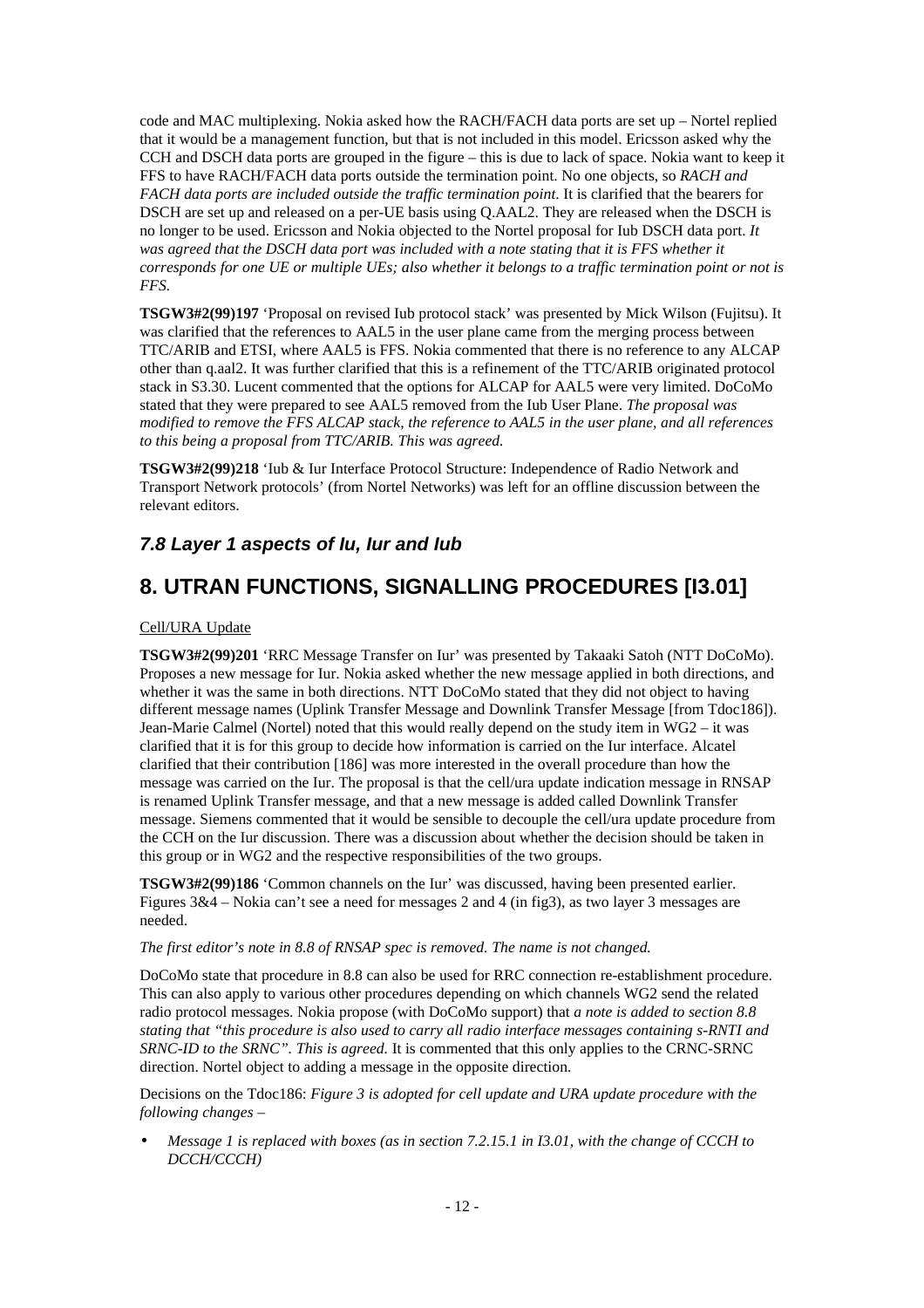- *· A box "decision not to perform SRNS Relocation" is added on SRNC before message 2*
- *· Messages 2,3,4 are replaced with a box around CRNC/SRNC stating "common channels are established in Iur (FFS)"*
- *· Message 5 is noted that "FFS whether this is RNSAP or not"*
- *· Message 6 is marked FFS*

NTT DoCoMo expressed a wish to harmonise the case of support of CCH on Iur with the case of no support. It was commented that the two procedures would always be different after the first message. DoCoMo also restated their concern about RRC re-establishment and the need for an RNSAP message for DL transfer.

*RNSAP editor mandated to add RNSAP Release as a heading in RNSAP specification.*

*Reference to CCCH in figure for 7.2.15.1 and 7.2.14.1 is removed.*

After it was clarified that DSCH/DCH should use hard handover, *Figure 4 was adopted as an example for inter RNS Hard Handover via Iur with the following changes:*

- *· Messages 1,2,3 are replaced with a box around CRNC/SRNC stating "common channels are established in Iur (FFS)"*
- *· Message 4 "DSCH" is deleted*
- *· Message 4 is noted that "FFS whether this is RNSAP or not"*
- *· Message 7 is marked FFS*

*The study item on cell and ura update [Iur/3] is resolved.*

#### GSM Handover

**TSGW3#2(99)210** 'LS from R2 on handover between UMTS and GPRS' was discussed briefly – there were no comments.

### **9. IU SIGNALLING (RANAP) [S3.13]**

Not covered, due to time limitations.

### **10. IUR SIGNALLING (RNSAP) [S3.23]**

**TSGW3#2(99)178** 'Message contents for RL setup/addition/deletion procedures' was presented by Fabio Longoni (Nokia). This proposes a notation and contents for several RNSAP messages. Nokia clarified that these parameters are intended to replace the FFS parameters that were included during the merging process; however, it is intended to remove the "FFS". The names and definitions of parameters have to be aligned with the RRC procedures. Nortel asked why the UL channelisation code is not signalled – Nokia responded that the UL code was implicit given the length. Ericsson asked about the DCH type – Nokia responded that it was to help with congestion control in UTRAN and that they were intended to be priorities. Motorola ask why the UARFCN is included if the cell can only be mapped onto one carrier – however, it is not clear whether it is agreed that one cell can only have one carrier. Nortel ask whether the frame offset parameter is the same as the OFF parameter in the synchronisation chapter of S3.01. It is agreed to replace the parameter with "OFF" with a reference to S3.01. Italtel asked about the channelisation codes in the multi-code case – it was responded that as there is a list of codes in the messages. T-Mobil noted that the UARFCNS should be redefined to remove "of the cell". NEC asked whether the notation could be extended to the other protocols. T-Mobil asked whether "perch channel" name was used by  $WG1 - it$  is noted that the name is FFS. NEC asked to include the length and direction in the tables, as the decision whether to use abstract syntax is still open. Ericsson asked how many transactions can be outstanding – Nokia have no idea; they state that it is needed in a lot of error case handling. The convenor expressed a view that the protocol would be simpler without this feature. Nokia explained that RL Reconfiguration with timers for the response would make this necessary. DoCoMo, Motorola and NEC all object to the inclusion of the feature, so it is left FFS.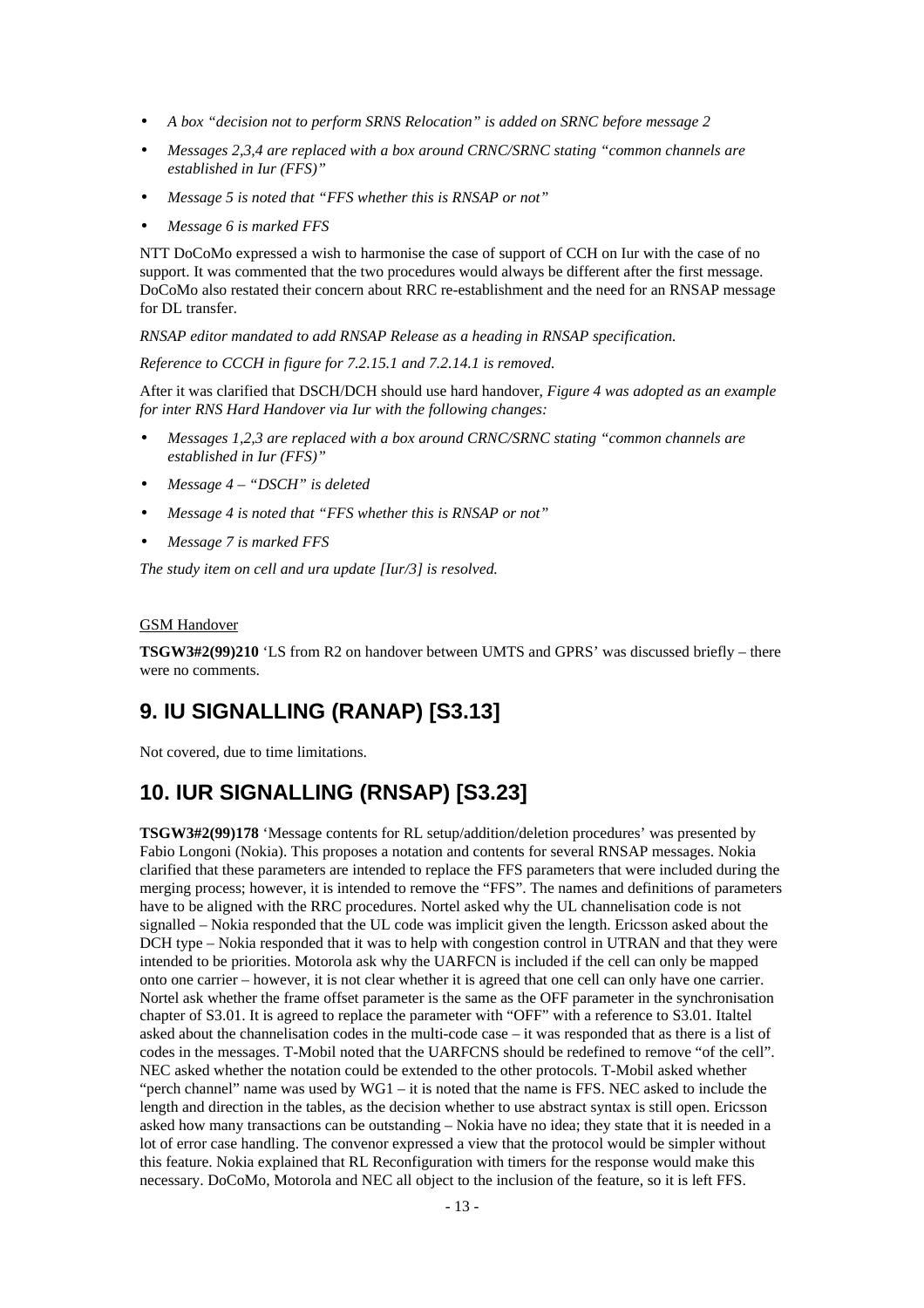Nortel say that they want to keep independence between RNSAP and transport layer ("AESA" is changed to "Transport Layer Address [FFS]"), as the transport layer addressing is still FFS, and they are unsure that the address is needed at this level. Nortel also request that parameters relating to Eb/No were FFS subject to the study item on this issue. This was agreed. Ericsson ask why 2.8 refers to deleting "one branch" – Nokia confirmed that this was a typo, and should read "radio links". Ericsson asked for the inclusion of CRNC address in all neighbour cell information groups as an optional parameter. A new section in chapter 3 should be included for this, to be left empty until more information is available. Motorola want to remove the references to SCCP connection – it is replaced with RNSAP signalling bearer connection throughout. Nortel ask whether it would be better to send a failure message if any of the links fail, but listing the ones that are successful. DL channelisation codes in 2.3 and 2.6 should be marked as "M" not "C3".

*The document was approved with the following changes:*

- $SCCP \rightarrow RNSAP$  signalling bearer throughout
- *· Uplink Eb/No Setpoint is marked as FFS throughout*
- *· Uplink Eb/No Adjustment parameters are deleted throughout*
- *· RL Setup Response "at least one" is changed to "all"; the table of parameters is changed to reflect this*
- *· RL Setup Response DL Channelisation codes are marked as "M" not "C3"*
- *· CRNC Address is added as an optional parameter in the Neighbour cell info group throughout*
- *· RL Setup Failure "if the RL SETUP can not be fulfilled" is changed to "if any RL is not set up". The table of parameters is changed to reflect this.*
- *· RL Addition Response DL Channelisation codes are marked as "M" not "C2"*
- *· RL Deletion "one branch" is replaced with "a radio link"*
- *· Transaction ID is marked as FFS*
- *· Frame offset is renamed OFF throughout; a reference is made in section 3 to S3.01 chapter 10*
- *· DCH Type "Emergency Call……Signalling Radio Bearer and" deleted.*
- *· UARFCN change "the frequency of the cell" to "the carrier frequency"*
- *· Perch Channel Ec/Io note added that the name is FFS*
- *· AESA is replaced with "Transport Layer Address [FFS]"*
- *· CRNC Address is added text to be contributed.*
- *· Proposal 2 changed to read "…if all RLs are successfully setup. If any of the RLs are unsuccessfully setup, the DRNC responds…"*

**TSGW3#2(99)179** 'Message contents for the RNSAP RL Reconfiguration and DL Code Reconfiguration messages' was presented by Fabio Longoni (Nokia). *The document was agreed with the following changes:*

- *· SCCP ‡ RNSAP signalling bearer*
- *· Uplink Eb/No Setpoint is FFS, other Eb/No parameters are deleted*
- *· Radio Link Reconfiguration Request ‡ Radio Link Reconfiguration Prepare*

**TSGW3#2(99)159** 'CCH and DSCH procedures on Iur' was presented by Jean-Marie Calmel (Nortel). Siemens commented that a timeslot parameter might be needed for TDD – Nortel said that the proposal was meant as a starting point, with the parameters needing further study. Nokia commented that there were elements of the split between the MAC entities was still unclear, especially with regard to QoS. Nortel responded that the QoS details will have to come from R2. Nokia is not sure that MAC-c is going to guarantee the QoS, and if this is not the case, then many of the procedures would either not be needed or would need redefinition. Nortel believe that there will be some QoS management on RACH/FACH, however, the procedures would still be needed for DSCH. Nortel cannot see the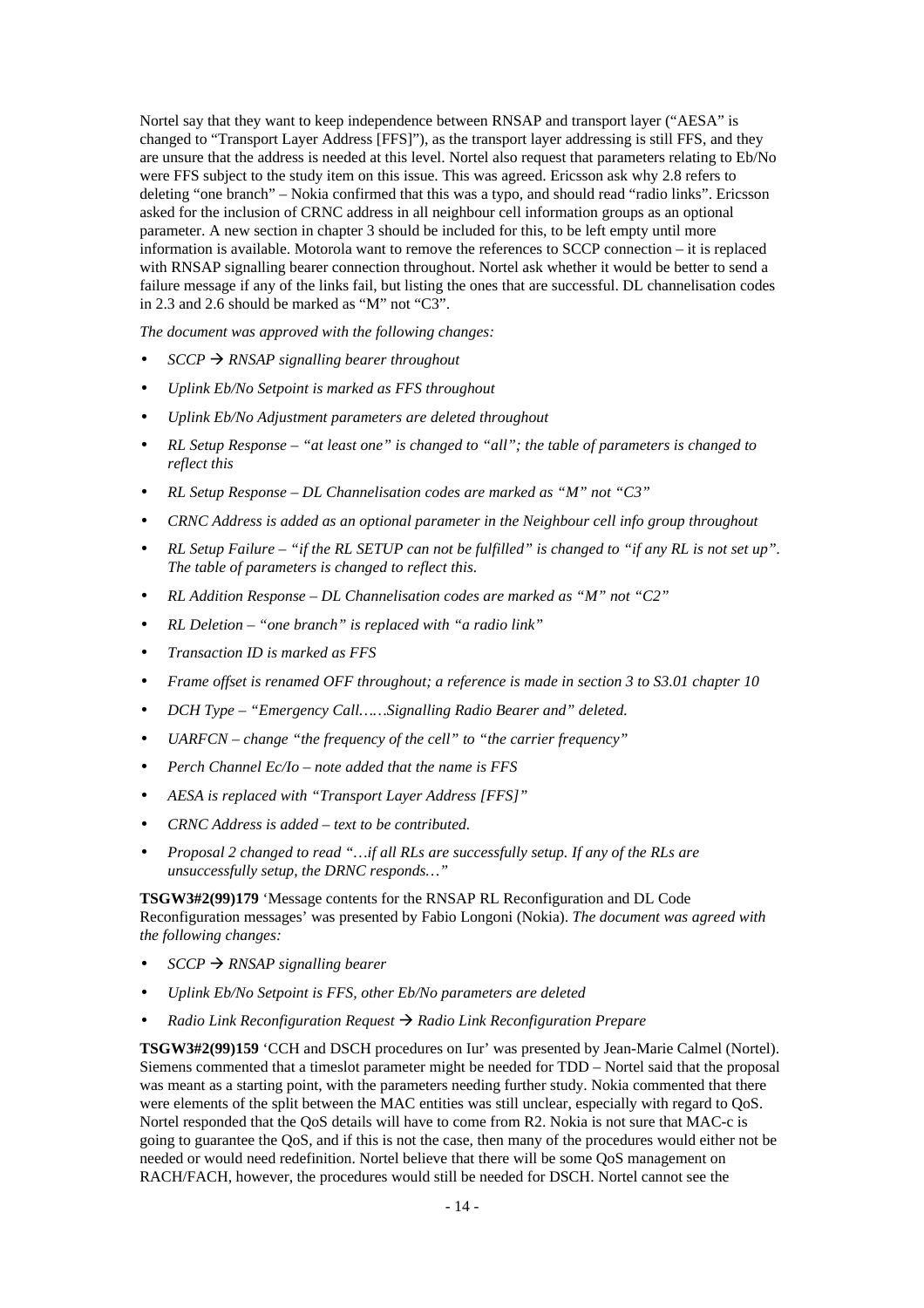difference on Iur between FACH and DSCH. Nokia suggested that you could re-use the existing DCH procedures if the DSCH is always used with a DCH. It was confirmed that this was still under discussion in R2. However, RACH/FACH are more well defined in R2.

Ericsson ask whether the transport channels are on a per-UE basis, or multiplexed in some way, and whether they can be preconfigured or not. Nortel stated that this was for further study. Ericsson asked whether time to live was relative or absolute – Nortel replied that they did not intend to give the exact detail for the parameters as they need discussion, but that this could be a CFN after which there is no point in delivering over the air interface. Ericsson stated that this was an absolute time measure, and that the synchronisation method would need to cater for this. Ericsson suggest that the downlink flow control should be removed, as there is no flow control on Iu. Nortel accept this, although Nokia disagree with the argumentation. Nortel explain that as the UTRAN has no way to reach the source of the traffic, it should use discard and rely on higher layers (e.g. TCP). Nokia comment that they think that the MAC-c entity does not perform any QoS guarantee, and so do not understand what the admission control does.

The main issue is 'what sort of bearer does the MAC-c provide?' - does it have any sort of parameterised QoS, or is it only best effort. It was commented that it is not our decision, although we may have a view based on the complexity of the UTRAN protocols. The convenor proposed that we should send an LS to R2 on this issue – not agreed.

DRNS Logical Model – Ericsson want to split the CCH data ports into DSCH and RACH/FACH; Nortel disagree, as they see no difference between them in this case. Ericsson propose putting the Iur CCH data port is FFS. Nokia want to decide whether it will be for one UE or shared between some multiplexed users. Nokia believe that there should be shared transport, assuming that there is no QoS guaranteed by MAC-c.

It was clarified that where the UE performs an intra-RNS cell update, there are still CCHT assignment requests on Iur to enable the QoS mechanisms, and to ensure that MAC-d has sufficient knowledge to move to some DCH state. Nokia ask whether this is effectively a reconfiguration, or is there a change of port. Nortel replied that it was intended to release the old port, but that methods of piggy-backing could be investigated. Nortel commented that the L3 signalling should be as similar as possible for DCH and RACH/FACH states within the UTRAN. Nokia express concern about the number of messages involved in a cell update. Nortel ask Ericsson and Nokia to provide equivalent contributions to progress the discussions.

*The study item is left open* – the convenor asked that the fundamental key issues are identified with proposals for the next meeting; these include QoS in MAC-c, multiplexing or not the users on transport bearers. He also encouraged Nokia and Ericsson to bring contributions to the next meeting. Nokia stated that they had a concrete proposal, but that it was not written down:

Vodafone commented that they look forward for the Nokia contribution on this at the next meeting.

Ericsson proposed that *we should accept the model, without the text for the CCH data port, with a note stating that the definition is for further study depending on the use of transport bearers for common channel data streams. Agreed.*

Nokia commented that it should be made clear that the procedures are used for all cell updates. Nortel stated that there could be a technical debate on this issue. Nokia asked to see the revised proposal.

It is intended to include this in study item arc/1. There are at least two key issues (QoS and multiplexing). The discussion will continue in Iub/r SWG.

TSGW3#2(99)182 'Clarification on RNSAP Radio Link Dropped Procedure' was presented by Fabio Longoni (Nokia). Proposes a change to make RL dropped procedure RL Failure procedure, changes to the accompanying text and a set of parameters. It was clarified that explicit signalling is required to remove the UE context in the case that it is the last RL within DRNS. *The proposal was agreed, with the change from "air interface" to "radio interface".*

### **11. IUB SIGNALLING (NBAP) [S3.33]**

**TSGW3#2(99)184** 'Change Request for R2.01…' was presented by Atte Länsisalmi (Nokia). It was noted that this document is to present R2.01 – the proposal is in Tdoc183 (already treated) which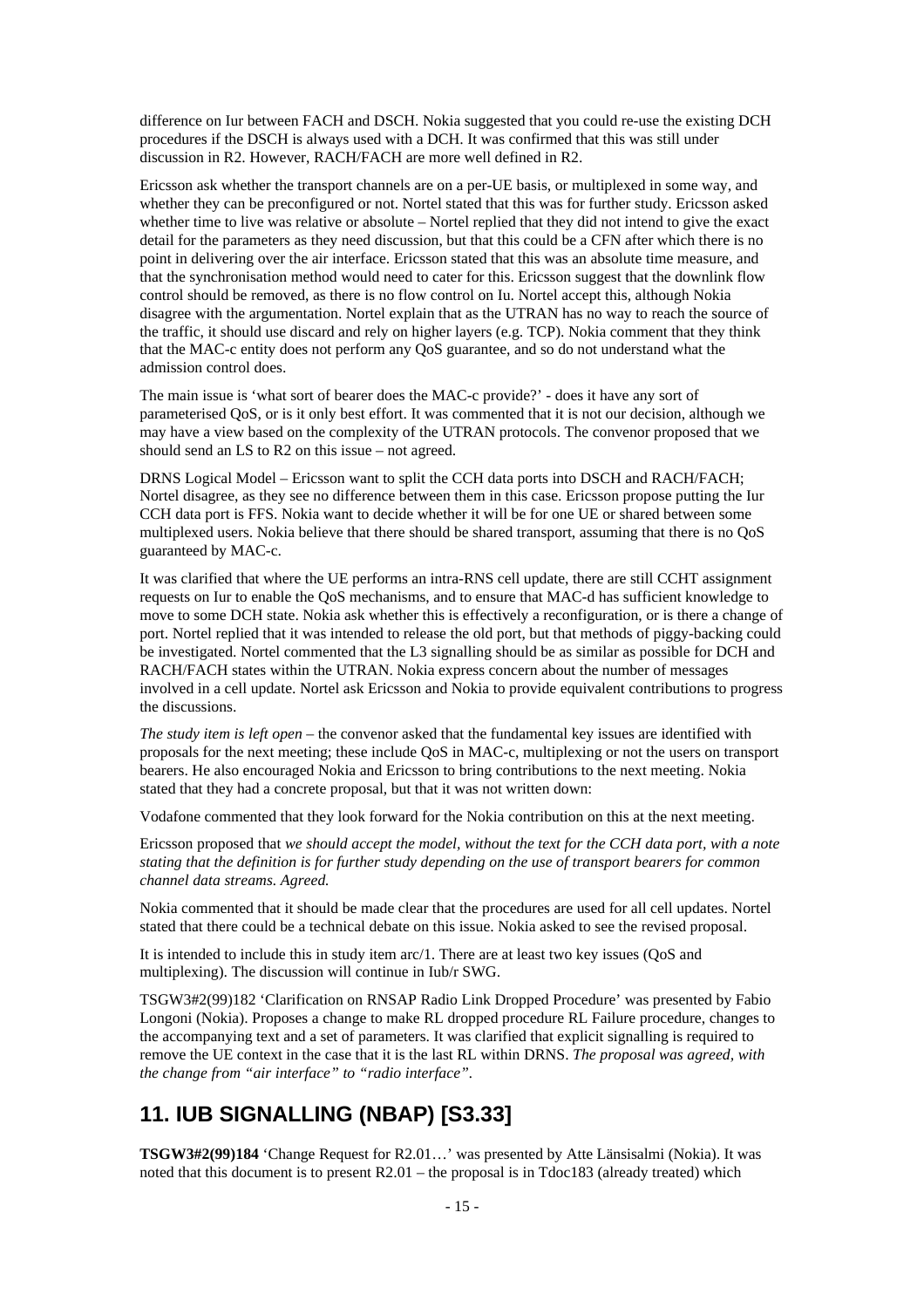proposed that we adopt this methodology. It was commented that extensibility was more important for UTRAN internal interfaces than compactness. Nokia's proposal is to use ASN.1 and octet aligned PER NBAP, RNSAP and RANAP. Per Willars asked whether PER was always more compact than BER. Nortel asked whether we would keep tables for understanding – Nokia said that this was what they had proposed for the RRC protocol in WG2. CSELT stated that if we do this, the ASN.1 should be normative, with any tables as informative. It was proposed to use ASN.1, and to return to the transfer syntax issue at a later date. Alcatel and Siemens object to take a decision at this meeting – it will be made at the next meeting. NEC asked what would happen if we decided to use tabular format for the encoding, after using ASN.1.

**TSGW3#2(99)192** 'NBAP System Information Broadcast' was presented by Hong Wang (Ericsson). DoCoMo asked whether the procedure was used to change the system info broadcast from Node B – Ericsson replied that it was, and at restart. A change of name was proposed to System Information Update – *The document was approved with that change.*

**TSGW3#2(99)193** 'Modification/Correction of some contents in S3.33' was presented by Hong Wang (Ericsson). *It was agreed.*

**TSGW3#2(99)202** 'Admission Control' was presented by Takaaki Satoh (NTT DoCoMo). The discussion was taken after Tdoc212.

**TSGW3#2(99)191** 'Node B Measurement Concept' was presented by Mattias Wahlquist (Ericsson). It was clarified that for new measurements, these could be fitted within the proposed messages. It was further clarified that this is a common procedure - it would not be used to measure radio link specific parameters. Nokia asked that this be clarified in the text. Nortel asked about the measurement ID – this is used to differentiate between the reports; it is assigned by the RNC. The discussion was taken after Tdoc212.

**TSGW3#2(99)212** 'Admission control location and functional split over Iub' was presented by Fabio Longoni (Nokia). It is clarified that the admission control refers to power and interference management (Cases B&C from tdoc202). Nortel asked for confirmation that in the multi-vendor case, it would at least be possible for the RNC to perform this operation. Nokia, Ericsson and DoCoMo all confirmed this. Nortel asked what benefit could be gained by any other split. Nokia stated that Node B could take a local decision that would override the RNC. It was confirmed that not having a single split would impact the O&M. BT asked what the benefits of the split approach is – Nokia stated that they were trying to reach a compromise between TTC/ARIB and ETSI approaches. Ericsson stated that they had proposed having a mandatory reporting procedure from Node B.

Nortel want to know how the configuration of the algorithm at the Node B would happen – would it be logical O&M or implementation specific O&M; in particular, how the RNC knows what the Node B is doing. Nokia want to have the same (or almost the same) cause values in NBAP and RNSAP. Nortel are concerned about the RNC not knowing the parameters of the algorithm or what the Node B will do with the parameters. BT expressed concern about the Node B overriding RNC. Vodafone stated that they would like the Node B to be able to notify the RNC that it was no longer capable of sending measurements. Ericsson accept this, so a fourth Node B initiated measurement is added – text to be contributed. The sending of several measurements in one message is FFS. Similarly for requests.

*The general principles of 191 were accepted with the addition of the other message.*

It was stated that DoCoMo were proposing that Node B must implement the power and interference management admission control. Several companies objected. Tdoc 202 proposal was not accepted. NTT DoCoMo withdrew their support for the previous agreement that CRNC has the functions, and the Node B can report measurements, unless there is room for the Node B to do this.

The following working assumption was taken:

*The CRNC should have a function for DL Power and UL Interference management, and that the Node B must have functions for measurement reporting for downlink power and uplink interference, controlled from the RNC.*

*Iub/2 study item initiated on the need for power and interference management in the Node B* – Takaaki Satoh is responsible person.

### **12. SIGNALLING TRANSPORT BEARER**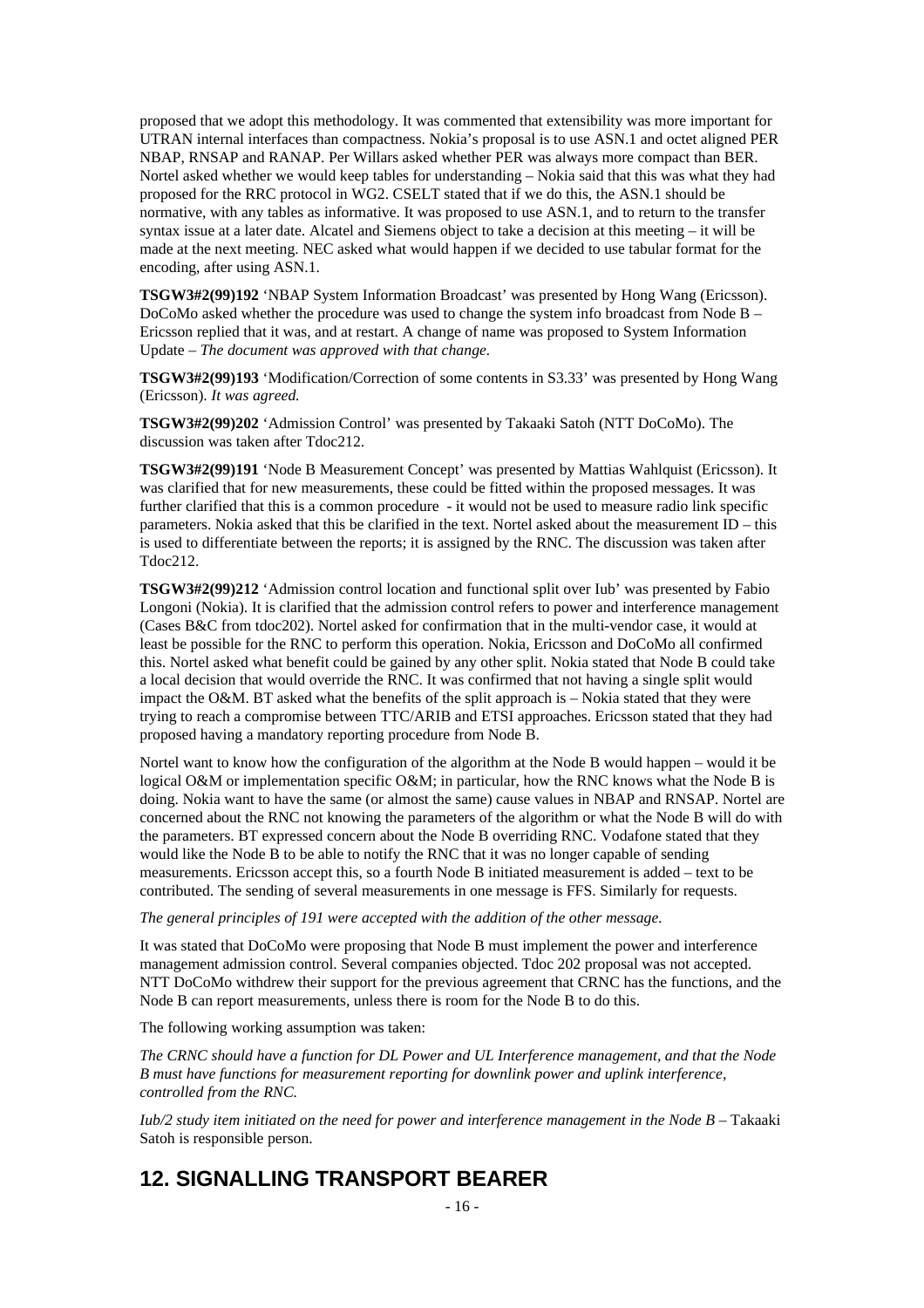*12.1 Iu [S3.12]*

*12.2 Iur [S3.22]*

*12.3 Iub [S3.32]*

### **13. IU USER PLANE & TRANSPORT NETWORK CONTROL PLANE**

- *13.1 ISDN/PSTN domain radio network layer*
- *13.2 ISDN/PSTN domain transport layer*
- *13.3 IP domain radio network layer*
- *13.4 IP domain transport layer*

### **14. IUR/IUB USER PLANE AND TRANSPORT NETWORK CONTROL PLANE**

- *14.1 Iur/Iub DCH, radio network layer*
- *14.2 Iur/Iub DCH, transport layer*
- *14.3 Iub CCH, radio network layer*
- *14.4 Iub CCH, transport layer*
- *14.5 Iur CCH, radio network layer*
- *14.6 Iur CCH, transport layer*

### **15. OUTGOING DOCUMENTS & LIAISONS**

**TSGW3#2(99)213** 'Proposal LS on Abbreviation of Common Channel' was presented by Håkan Palm (Ericsson). Document approved. Håkan agreed to put this on the server and send to WG2.

**TSGW3#2(99)219** 'Liaison from WG3 regarding the length requirements for s-RNTI, c-RNTI and RNC-ID' was presented by Kalle Ahmavaara (Nokia). It was clarified that RNC-ID is unique within one operator. Ericsson commented that 50 000 UEs within an RNTI was too small – TMSI in GSM is 4 octets; it was changed to ask for 3 octets for RNTI (and the 50 000). DoCoMo proposed that it should be stated that RNC-ID should be unique within one operator. With these changes, the document was approved - Kalle will put on the server and send to WG2.

**TSGW3#2(99)220** 'reply to liaison from WG2 concerning transmission delay over Iur and Iub' was presented by Massimo Del'Acqua (Italtel). Section 3 should be amended to reflect our understanding that MAC-lc is dependent on there being no L1 ACK. The amended paper would be approved later (Tdoc224).

**TSGW3#2(99)224** was read out, and approved. Massimo will send to the server and WG2.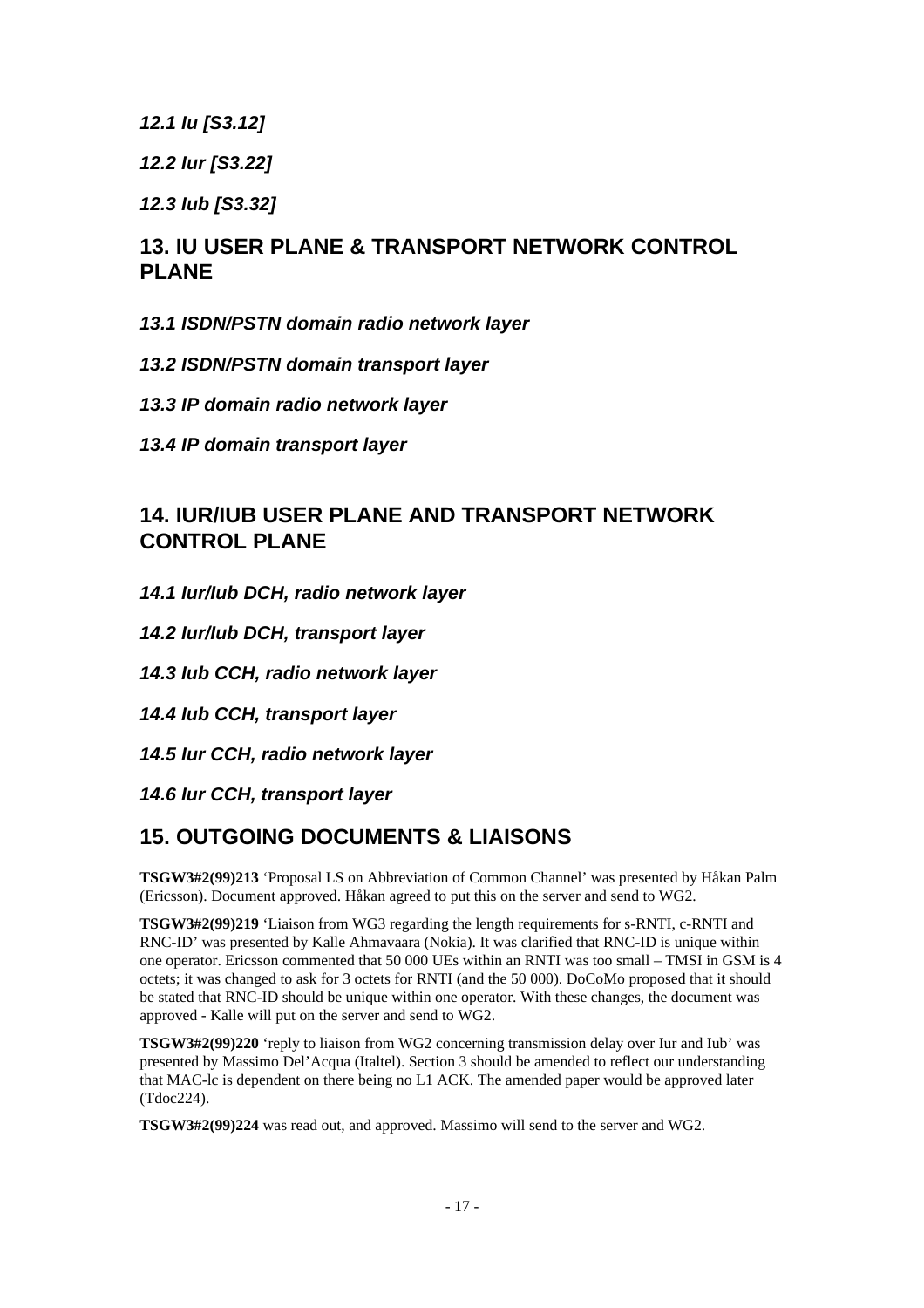### **16. NEXT MEETING**

The convenor proposed the following schedule:

 $29<sup>th</sup> March - Minutes of #2, and S3.xx and I3.xx to be distributed by email.$ 

 $6<sup>th</sup>$  April – Deadline for comments.

9<sup>th</sup> April – Deadline for Approval of documents.

 $15<sup>th</sup>$  April – Submit S3.xx and I3.xx (versioned at 0.1.0). Submitted to R3 #3.

16<sup>th</sup> April – Deadline for study item comments.

20<sup>th</sup> April – Deadline for contributions to next meeting. Delegates were urged to ensure that paper copies were available in cases where late contributions were unavoidable. Late contributions would only be treated if there is time or they are directly related to the topic under discussion.

There will be a decision(may be a vote) on Iur signalling bearer (and Iu bearer if it is not sorted out elsewhere).

# **17. ANY OTHER BUSINESS**

None.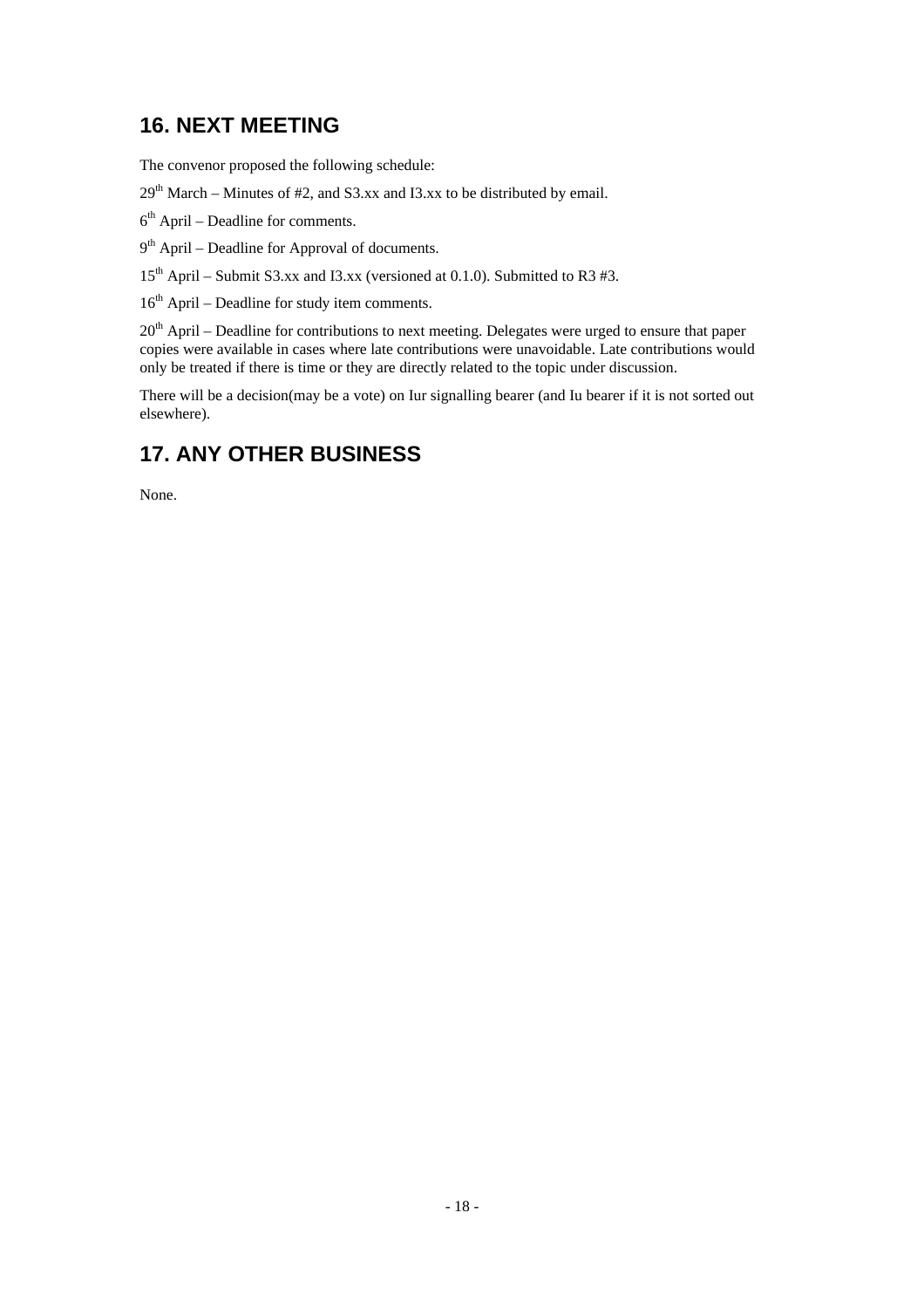# **ANNEX A: Documents at WG3 #2**

| <b>Docu</b> | <b>Elect</b> | <b>Title</b>                                                                                | <b>Source</b>             | Agenda        |
|-------------|--------------|---------------------------------------------------------------------------------------------|---------------------------|---------------|
| 107         | yes          | WITHDRAWN                                                                                   | convenor                  | 2             |
| 108         | yes          | S3.01 V0.0.2 RAN Overall Description                                                        | <b>Nortel Networks</b>    |               |
| 109         | yes          | <b>WITHDRAWN</b>                                                                            | Secretary                 |               |
| 110         | yes          | 13.03: Work Plan and Study Items                                                            | Editor                    | 5.1           |
| 111         | yes          | WITHDRAWN                                                                                   |                           |               |
| 112         | yes          | S3.15: Iu Interface CN-RAN User Plane<br>Protocols                                          | Editor                    |               |
| 113         | yes          | S3.23: RNSAP Specification                                                                  | Editor                    |               |
| 114         | yes          | draft agenda rev1                                                                           | Convenor                  | 2             |
| 115         | yes          | S3.30: lub Interface: General Aspects and<br>Principles<br>$V$ 0.0.2                        | Editor (Fujitsu)          | 6.1           |
| 116         | yes          | S3.32: Iub Interface: Signalling Transport V<br>0.0.2                                       | Editor (Fujitsu)          | 6.1           |
| 117         | yes          | S3.10<br>Iu Interface, General Aspects and<br>Principles v 0.0.2                            | Editor                    |               |
| 118         | yes          | Manifestations of Handover and<br>13.02<br><b>SRNS Relocation</b><br>V 0.0.2                | Editor                    |               |
| 119         | no           | S3.35 V0.0.1 lub Interface User Plane<br>Protocols for CCH Data Streams                     |                           |               |
| 120         | no           | TS S3.24 (lur interface data transport and<br>transport signalling for<br>CCH data streams) |                           |               |
| 121         | no           | TS S3.25 (lur interface user plane protocols for<br>CCH data streams)                       |                           |               |
| 122         | yes          | 2nd version (V0.0.2) of S3.33 NBAP<br>Specification                                         | NTT DoCoMo                | 6.1           |
| 123         | yes          | Merged Description of Iu Interface                                                          | Editor (Nokia)            |               |
| 124         | yes          | S3.13, RANAP Specification                                                                  | Editor (Nokia)            |               |
| 125         | yes          | lub/lur Interface User Plane Protocol for DCH<br>Data Streams                               | Editor (Nokia)            |               |
| 126         | yes          | Iur/Iub Interface Data Transport / Transport<br>Signalling for DCH Data<br><b>Streams</b>   | Editor (Nokia)            |               |
| 127         | NO.          | SSDT impacts on lub and lur                                                                 | <b>Telecom Modus</b>      |               |
| 128         | yes          | S3.12: Iu Interface Signalling Transport                                                    | Editor (Telecom<br>Modus) |               |
| 129         | yes          | S3.22: Iur Interface Signalling Transport                                                   | Editor (Telecom<br>Modus) |               |
| 130         | ΝO           | DL Channelisation Code Allocation                                                           | <b>Telecom Modus</b>      |               |
| 131         | no           | I3.01 RAN Examples of Signalling Procedures.                                                | Editor (CSELT)            |               |
| 132         | no           | Proposed RRC Connection Re-establishment<br>Procedure                                       | Fujitsu                   |               |
| 133         | no           | S3.20:<br>lur Interface: General Aspects and<br>Principles                                  | Editor (Lucent)           | 7.6           |
| 134         | yes          | Signalling Bearer for the IP Domain: A<br>comparison of alternatives                        | Motorola                  | 12.1          |
| 135         | yes          | Iu Control Plane for the IP Domain                                                          | Motorola                  | 12.1          |
| 136         | yes          | lur Control Plane                                                                           | Motorola                  | 12.2          |
| 137         | yes          | RANAP Adaptation Layer                                                                      | Motorola                  | 12.1          |
| 138         | yes          | RNSAP Adaptation Layer                                                                      | Motorola                  | 12.2          |
| 139         | yes          | lu and lur control Plane                                                                    | Motorola                  | 12.1,<br>12.2 |
| 140         | yes          | Iu Reference point (User Plane for the IP<br>Domain)                                        | Motorola                  | 13.3          |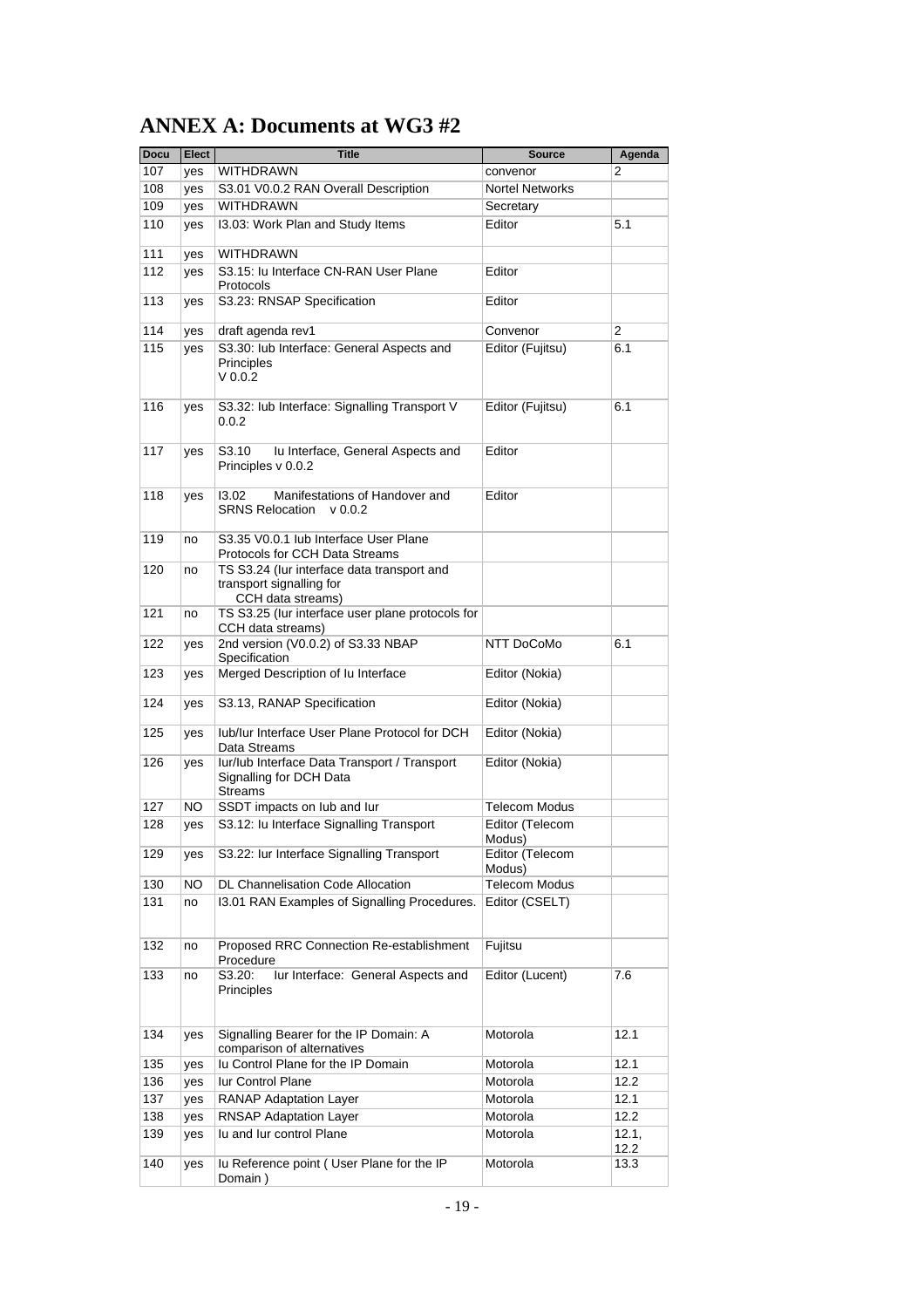| <b>Docu</b> | Elect | <b>Title</b>                                                                                                                                                       | <b>Source</b>                                                               | Agenda                |
|-------------|-------|--------------------------------------------------------------------------------------------------------------------------------------------------------------------|-----------------------------------------------------------------------------|-----------------------|
| 141         | yes   | Common Channels on Jur Interface                                                                                                                                   | Motorola                                                                    | 14.5                  |
| 142         | no    | No document                                                                                                                                                        | Motorola                                                                    |                       |
| 143         | no    | No document                                                                                                                                                        | Motorola                                                                    |                       |
| 144         | no    | S3.34: lub Interface Data Transport and                                                                                                                            | Editor                                                                      |                       |
|             |       | Transport Signalling for CCH data<br>streams                                                                                                                       |                                                                             |                       |
| 145         | yes   | lu transport for the packet domain                                                                                                                                 | Telia                                                                       | 7.5,<br>12.1,<br>13.4 |
| 146         | yes   | Study Item Iu/4 The Triggering of SRNS<br>relocation from the target RNS"(DRAFT)                                                                                   | NTT DoCoMo                                                                  | 6.2                   |
| 147         | yes   | Merged UTRAN Architecture Description<br>V0.0.2                                                                                                                    | <b>Nortel Networks</b>                                                      |                       |
| 148         | yes   | Study Item [Iu/1] "Use of SS7 as a signalling<br>bearer for lu and lur                                                                                             | NEC, Motorola                                                               |                       |
| 149         | yes   | Study Item [lu/6] "Ciphering Algorithm                                                                                                                             | NEC, Siemens                                                                | 6.2                   |
| 150         | yes   | WITHDRAWN                                                                                                                                                          | <b>NEC</b>                                                                  | 6.2                   |
| 151         | yes   | Merged Description of lub Interface; Version<br>0.0.2                                                                                                              | <b>Global Wireless</b><br>Systems Research -<br>Network Technology<br>Group |                       |
| 152         | yes   | Feedback from TSG RAN Meeting #2 in<br>Florida                                                                                                                     | Ericsson                                                                    | 5.2                   |
| 153         | yes   | Proposal for lub Interface O&M Work Item and<br>amendment of TSG-RAN<br>Terms of reference                                                                         | 3GPP-TSG-RAN-<br>WG3 lub O&M Ad<br>Hoc                                      | 5.1                   |
| 154         | yes   | New Proposal for amendment of TSG-RAN<br>terms of reference                                                                                                        | Rapporteur, 3GPP-<br>TSG-RAN-WG3 lub<br>O&M Ad Hoc                          | 17                    |
| 155         | yes   | Proposed Changes to S3.01 RAN Overall<br>Description relating to Node<br>B O&M                                                                                     | Vodafone                                                                    | 7.1                   |
| 156         | yes   | Proposed Document Structure for Node B<br><b>O&amp;M Logical Model</b>                                                                                             | Vodafone                                                                    | 8                     |
| 157         | yes   | <b>Nortel Networks</b><br>Report Status: Study Item [Iu/5] Separate or<br>combined setup, modify and<br>Release of RAB                                             |                                                                             | 6.2                   |
| 158         | yes   | Suspend/Resume mechanism for RAB during<br><b>Nortel Networks</b><br>SRNS relocation and Inter RNS<br>Hard Handover                                                |                                                                             | 8 & 9                 |
| 159         | yes   | CCH and DSCH Procedures over lur                                                                                                                                   | <b>Nortel Networks</b>                                                      | 7.1, 10<br>14.5, 8    |
| 160         | yes   | Enhancement of the Node B Logical Model                                                                                                                            | <b>Nortel Networks</b>                                                      | 7.1                   |
| 161         | yes   | lub & lur interface Capability: splitting of Radio<br>Network functionality and Transport Network<br>functionality                                                 | <b>Nortel Networks</b>                                                      | 7.7                   |
| 162         | yes   | WITHDRAWN                                                                                                                                                          | <b>Nortel Networks</b>                                                      | 7.7                   |
| 163         | yes   | <b>WITHDRAWN</b>                                                                                                                                                   | <b>Nortel Networks</b>                                                      | 7.5                   |
| 164         | yes   | Amendments to WG3 Work Plan and Study<br>Items                                                                                                                     | <b>Nortel Networks</b>                                                      | 5.1                   |
| 165         | yes   | Drawback of Common Channels on lur                                                                                                                                 | Siemens, Italtel                                                            | 7.6                   |
| 166         | yes   | lur for RNSAP signalling only (C-Plane lur)                                                                                                                        | Siemens, Italtel                                                            | 7.6                   |
| 167         | yes   | Ciphering and ARQ dependencies in UTRAN                                                                                                                            | Siemens, Italtel                                                            | 7.1                   |
| 168         | yes   | <b>UTRAN Delay Estimation</b>                                                                                                                                      | Siemens, Italtel                                                            | 7.1                   |
| 169         | no    | Draft minutes of RAN WG3 meeting #1                                                                                                                                | Interim secretary                                                           |                       |
| 170         | yes   | Report on the study item SIG/1<br>(Synchronisation at DCH Establishment)                                                                                           | Nokia                                                                       | 6.2                   |
| 171         | yes   | Report on the study item lur/2 (Separate<br>reconfiguration trigger and reconfiguration<br>procedure, or combined DRNC initiated DL<br>reconfiguration procedure.) | Nokia                                                                       | 6.2                   |
| 172         | yes   | Updated proposed new presentation for lu                                                                                                                           | Nokia                                                                       |                       |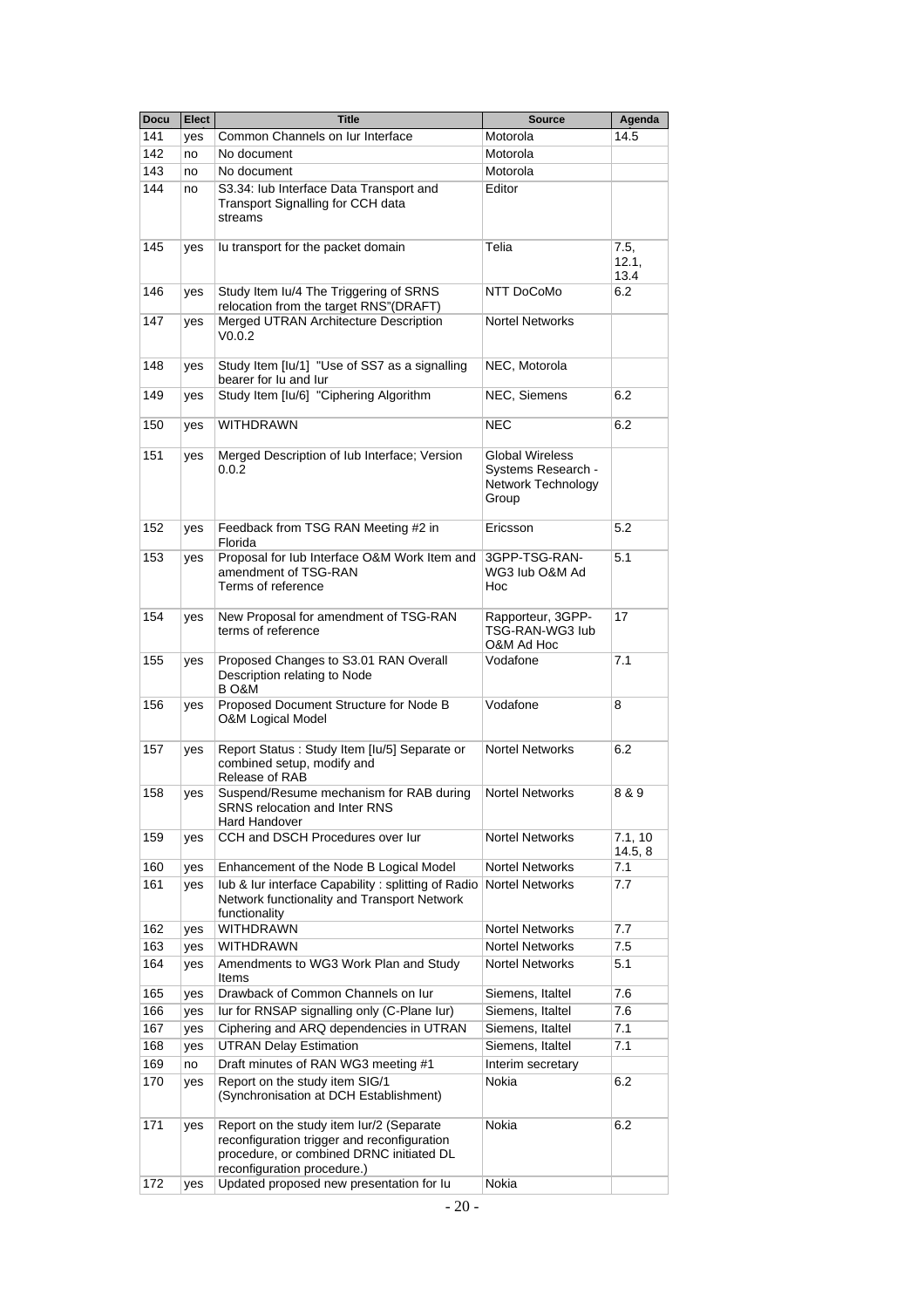| <b>Docu</b> | <b>Elect</b> | <b>Title</b>                                                                                                                                              | <b>Source</b>               | Agenda |
|-------------|--------------|-----------------------------------------------------------------------------------------------------------------------------------------------------------|-----------------------------|--------|
|             |              | RANAP procedure Serving RNS relocation                                                                                                                    |                             |        |
| 173         | yes          | Updated proposed new presentation for lu<br>RANAP procedure Inter RNS hard handover                                                                       | Nokia                       |        |
| 174         | yes          | Identifiers for dedicated resources within<br><b>UTRAN</b>                                                                                                | Nokia                       | 7.1    |
| 175         | yes          | RNSAP modularity                                                                                                                                          | Nokia                       | 7.6    |
| 176         | yes          | Signaling for Uplink Outer Loop Power Control                                                                                                             | <b>Nokia</b>                | 7.1    |
| 177         | yes          | <b>CCCH Indication RNSAP Procedure</b>                                                                                                                    | Nokia                       | 10     |
| 178         | yes          | Message contents for the RNSAP RL<br>Setup/addition/deletion procedures                                                                                   | Nokia                       | 10     |
| 179         | yes          | Message contents for the RNSAP RL<br>Reconfiguration and DL Code Reconfiguration<br>procedures                                                            | Nokia                       | 10     |
| 180         | yes          | Signalling Systems in RAN                                                                                                                                 | Nokia                       | 12     |
| 181         | yes          | <b>DCH Control Frames Structure</b>                                                                                                                       | Nokia                       | 14.1   |
| 182         | yes          | Clarification on RNSAP Radio Link Dropped<br><b>Notification Procedure</b>                                                                                | Rapporteur                  | 10     |
| 183         | yes          | Report on the study item lu/7 (usage of<br>abstract syntax with encoding rules, versus<br>explicitly coding the transfer syntax                           | Rapporteur                  | 6.2    |
| 184         | no           | Change request for R2.01 : Use of ASN.1 for<br>definition of abstract syntaxes of protocol<br>messages. Specification of default and special<br>encoding. | Nokia                       | 12     |
| 185         | yes          | Study Item Report - SRNS Relocation                                                                                                                       | ВT                          |        |
| 186         | no           | Common Channels on the lur (edition 3)                                                                                                                    | Alcatel                     | 8      |
| 187         | yes          | Merged Description of Iur Interface, V0.0.2<br>1999-02                                                                                                    | Björn Ehrstedt<br>Ericsson  | 6.1    |
| 188         | yes          | S3.14: Iu Interface Data Transport and<br>Transport<br>Signalling                                                                                         | David Comstock,<br>Ericsson | 6.1    |
| 189         | yes          | Study Item [lur/1] "Out-band or in-band Power<br>Control<br>(both UL and DL)" (DRAFT)                                                                     | Björn Ehrstedt,<br>Ericsson | 6.2    |
| 190         | yes          | Relationship between Radio network layer and<br>the<br>transport layer                                                                                    | Björn Ehrstedt,<br>Ericsson | 7.1    |
| 191         | yes          | Node B Measurement Concept                                                                                                                                | Ericsson                    | 11     |
| 192         | yes          | NBAP Procedure: System Information<br><b>Broadcast</b>                                                                                                    | Ericsson                    | 11     |
| 193         | yes          | Modification/correction of some contents in<br>S3.33                                                                                                      | Ericsson                    | 11     |
| 194         | yes          | Iu User Plane protocol towards the<br>PSTN/ISDN Domain                                                                                                    | Ericsson                    | 13.1   |
| 195         | yes          | Congestion control for the Iu User Plane<br>towards the IP domain                                                                                         | Ericsson                    | 13.3   |
| 196         | yes          | Dedicated Channel Frame Protocol                                                                                                                          | Ericsson                    | 14.1   |
| 197         | no           | Proposal for revised lub protocol stack                                                                                                                   | Fujitsu                     |        |
| 198         | yes          | Study item Iur/3, Cell/URA update, Status<br>Report                                                                                                       | Alcatel                     | 6.2    |
| 199         | no           | Study item Arc/1, CCH on lur, Status Report                                                                                                               | Alcatel                     |        |
| 200         | no           | Status report of Study Item Iub/1 (Paging)                                                                                                                | NTT DoCoMo                  |        |
| 201         | no           | RRC Message Transfer on lur                                                                                                                               | NTT DoCoMo                  |        |
| 202         | no           | <b>Admission Control</b>                                                                                                                                  | NTT DoCoMo                  |        |
| 203         | no           | Proposal Work Plan of Operation and<br>Maintenance specification                                                                                          | T-Mobil                     | 5.1    |
| 204         | yes          | Chairman candidate                                                                                                                                        | Ericsson                    |        |
| 205         |              | Unused                                                                                                                                                    |                             |        |
| 206         |              | Unused                                                                                                                                                    |                             |        |
| 207         |              | Unused                                                                                                                                                    |                             |        |
| 208         |              | Unused                                                                                                                                                    |                             |        |
| 209         |              | Unused                                                                                                                                                    |                             |        |
| 210         |              | LS from WG2 on UMTS-GPRS Handover                                                                                                                         | TSG-R WG2                   |        |
| 211         |              | S3.26                                                                                                                                                     | Nokia                       |        |
| 212         |              | Admission Control and functional split over lub                                                                                                           | Nokia                       |        |
| 213         |              | Draft LS to WG2 on abbreviation for common                                                                                                                | Ericsson                    |        |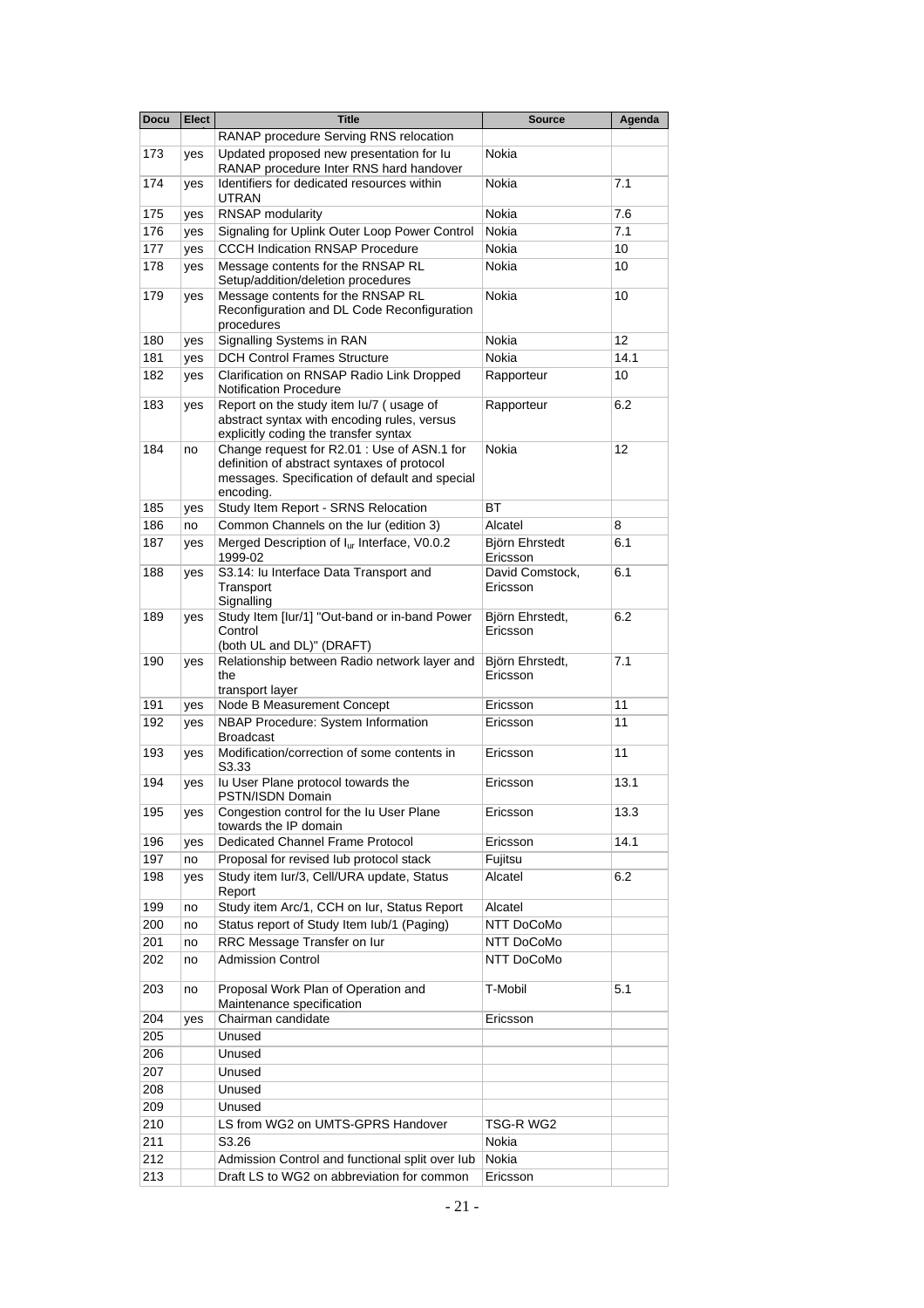| <b>Docu</b> | Elect                                      | <b>Title</b>                                                                                                                        | <b>Source</b>          | Agenda |
|-------------|--------------------------------------------|-------------------------------------------------------------------------------------------------------------------------------------|------------------------|--------|
|             |                                            | channel                                                                                                                             |                        |        |
| 214         |                                            | A solution for the efficient support by UMTS of<br>speech services                                                                  | Nortel Networks        |        |
| 215         |                                            | lu Interface Protocol structure - independence<br><b>Nortel Networks</b><br>of radio network and transport network<br>functionality |                        |        |
| 216         |                                            | LS from WG2 on RNTI                                                                                                                 | TSG-R WG2              |        |
| 217         | TSG-R WG2<br>LS from WG2 on lub/r delays   |                                                                                                                                     |                        |        |
| 218         |                                            | lub & lur interface protocol structure -<br>independence of radio network and transport<br>network functionality                    | <b>Nortel Networks</b> |        |
| 219         |                                            | Draft LS to WG2 on RNTI lengths                                                                                                     | Nokia                  |        |
| 220         | Draft LS to WG2 on lub/r delays<br>Italtel |                                                                                                                                     |                        |        |
| 221         |                                            | General protocol model for UTRAN interfaces,<br>lu, lub and lur                                                                     | Nokia                  |        |
| 222         |                                            | Draft response from TSG-SA WG2 on UMTS -<br><b>GPRS Handover</b>                                                                    | <b>BT</b>              |        |
| 223         |                                            | Revised General protocol model for UTRAN<br>interfaces, lu, lub and lur                                                             | Nokia                  |        |
| 224         |                                            | Draft LS to WG2 on lub/r delays                                                                                                     | Italtel                |        |
| 225         |                                            | Approved version of 213                                                                                                             | Ericsson               |        |
|             |                                            |                                                                                                                                     |                        |        |
|             |                                            |                                                                                                                                     |                        |        |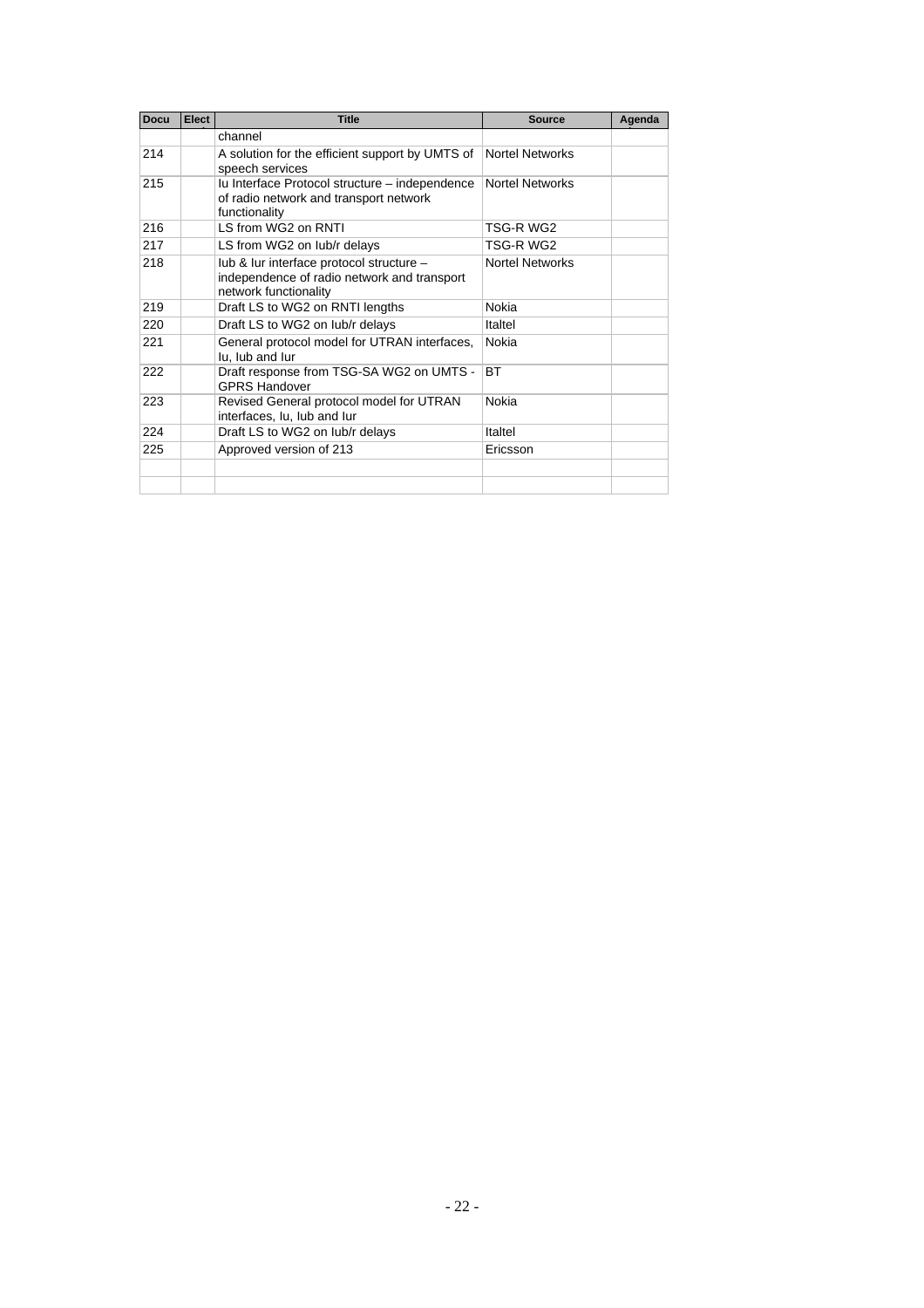# **ANNEX B: Attendance at WG3 #2**

|     | <b>First name:</b> | <b>Company:</b> | e-mail:                             |
|-----|--------------------|-----------------|-------------------------------------|
|     | Surname:           |                 | phone:                              |
|     | (Initials)         |                 | fax:                                |
| 1.  | Juliane            | Alcatel         | Juliane.boccali@alcatel.fr          |
|     | Boccali            |                 | +33 130773018                       |
|     |                    |                 |                                     |
| 2.  | <b>Nicolas</b>     | Alcatel         | Nicolas.drevon@alcatel.fr           |
|     | Drevon             |                 | +33 1 3077 3077                     |
|     |                    |                 | $+33$ 1 3077 9430                   |
| 3.  | Richard            | <b>BT</b>       | Richard.townend@bt.com              |
|     | Townend            |                 | $+44$ 1473 605 429                  |
|     |                    |                 | +44 1473 623 683                    |
| 4.  | Enrico             | <b>CSELT</b>    | enrico.scarrone@cselt.it            |
|     | Scarrone           |                 | +39 011 228 7084                    |
|     |                    |                 | +39 011 228 5520                    |
| 5.  | <b>B</b> jörn      | Ericsson        | bjorn.ehrstedt@wcs.eraj.ericsson.se |
|     | Ehrstedt           |                 | $+4684048303$                       |
|     |                    |                 | $+4684043597$                       |
| 6.  | Maria              | Ericsson        | maria.hultstrom@era.ericsson.se     |
|     | Hultström          |                 | +46 8 585 319 52                    |
|     |                    |                 | $+4684043597$                       |
| 7.  | Göran              | Ericsson        | goran.rune@ericsson.co.jp           |
|     | Rune               |                 | +81 3 5216 9082                     |
|     |                    |                 | +81 3 5216 9047                     |
| 8.  | Håkan              | Ericsson        | Hakan.palm@era.ericsson.se          |
|     | Palm               |                 | +46 13 287443                       |
|     |                    |                 | +46 13 287373                       |
| 9.  | Michael            | Ericsson        | Mikael.Agnevik@era.ericsson.sc      |
|     | Agnevik            |                 | +46 8 422 0867                      |
|     |                    |                 | +46 8 422 0540                      |
| 10. | Peter              | Ericsson        | Peter.B.Andersson@era.ericsson.sc   |
|     | Andersson          |                 | +46 8 757 3945                      |
|     |                    |                 |                                     |
| 11. | Erik               | Ericsson        | Erik.Jonsson@era.ericsson.se        |
|     | Jonsson            |                 | +46 8 585 30741                     |
|     |                    |                 |                                     |
| 12. | Magnus             | Ericsson        | Magnus.s.persson@era.ericsson.sc    |
|     | Persson            |                 | +46 8 757 0808                      |
|     |                    |                 |                                     |
| 13. | Mattias            | Ericsson        | Mattias. Wahlgvist@era.ericsson.sc  |
|     | Wahlgvist          |                 | +46 8 404 7119                      |
|     |                    |                 | +46 8 757 5720                      |
| 14. | Hong               | Ericsson        | Hong. Wang@era.ericsson.sc          |
|     | Wang               |                 | +46 8 404 7244                      |
|     |                    |                 |                                     |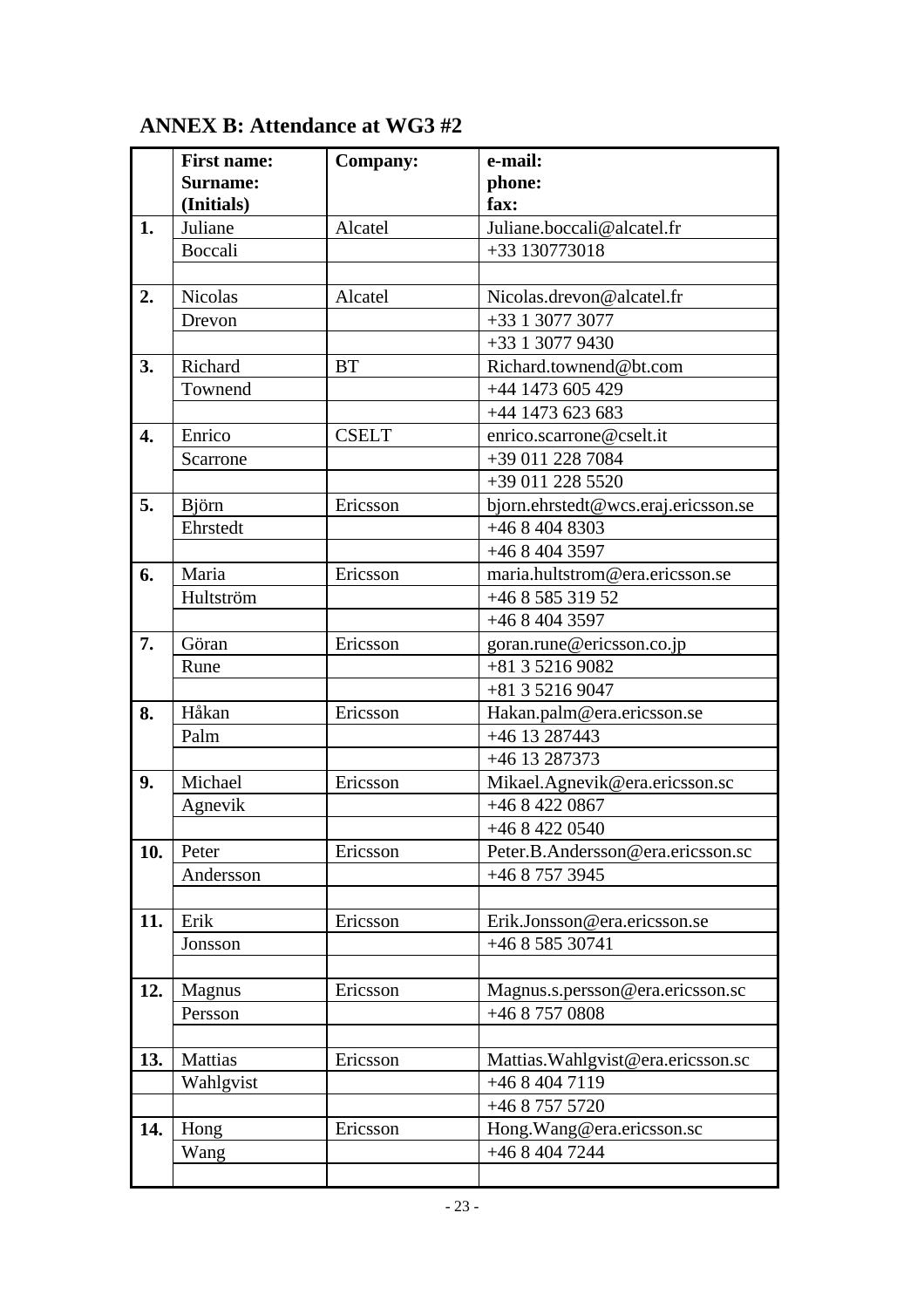|     | <b>First name:</b> | <b>Company:</b>       | e-mail:                             |
|-----|--------------------|-----------------------|-------------------------------------|
|     | <b>Surname:</b>    |                       | phone:                              |
|     | (Initials)         |                       | fax:                                |
| 15. | Per                | Ericsson              | per.willars@era.ericsson.se         |
|     | Willars            |                       | +46 87573448                        |
|     |                    |                       | +46 706521192                       |
| 16. | Alain G            | Ericsson              | Alain.maupin@era.ericsson.se        |
|     | Maupin             | Radio Systems         | +46 70 524 8964                     |
|     |                    |                       |                                     |
| 17. | Guillaume          | <b>France Telecom</b> | guillaume.duroscoat@cnet.francetele |
|     |                    |                       | com.fr                              |
|     | Du Roscoat         | <b>CNET</b>           | +33 1 45 29 68 02                   |
|     |                    |                       | +33 1 45 29 43 99                   |
| 18. | Katsumasa          | Fujitsu               | sugiyama@msd.ts.fujitsu.co.jp       |
|     | Sugiyama           |                       | +81 44 740 8112                     |
|     |                    |                       | +81 44 740 8182                     |
| 19. | Mick               | <b>Fujitsu Europe</b> | m.wilson@fujitsu.co.uk              |
|     | Wilson             | Telecom R&D           | +44 181 606 4801                    |
|     |                    |                       | +44 181 573 3602                    |
| 20. | Stephen E          | Interdigital          | stephen.terry@interdigital.com      |
|     | Terry              |                       | $+15166224000$                      |
|     |                    |                       | $+15166224078$                      |
| 21. | <b>Babak</b>       | Interdigital          | Babak.Beheshti@interdigital.com     |
|     | Beheshti           |                       | $+15166224137$                      |
|     |                    |                       | $+15166224000$                      |
| 22. | Massimo            | Italtel               | massimo.dellacqua@italtel.it        |
|     | Dell'Acqua         |                       | +39 02 4388 6584                    |
|     |                    |                       | +39 02 4388 6550                    |
| 23. | Takayuki           | Japan Telecom         | yosi@japan-telecom.co.jp            |
|     | Yoshimura          |                       | +81 3 5540 8420                     |
|     |                    |                       | +81 3 5540 8485                     |
| 24. | Mauro              | Lucent                | Mcostal@lucent.com                  |
|     | Costa              |                       | +44 1793 883397                     |
|     |                    |                       | +44 1793 883815                     |
| 25. | Kevin              | Lucent                | Khegerty@lucent.com                 |
|     | Hegerty            |                       | +44 1793 883163                     |
|     |                    |                       |                                     |
| 26. | Stephan            | Mannesmann            |                                     |
|     | Recker             |                       |                                     |
|     |                    |                       |                                     |
| 27. | Erwan              | Mitsubishi            | david@tcl.ite.mee.com               |
|     | David              | Electric              | +33 2 99 84 2110                    |
|     |                    |                       | +33 2 99 84 2115                    |
| 28. | Sophie             | Mitsubishi ITE        | Pautonnier@tcp.ite.mee.com          |
|     | Pautonnier         |                       | +33 2 99 84 26 36                   |
|     |                    |                       | +33 2 99 84 21 15                   |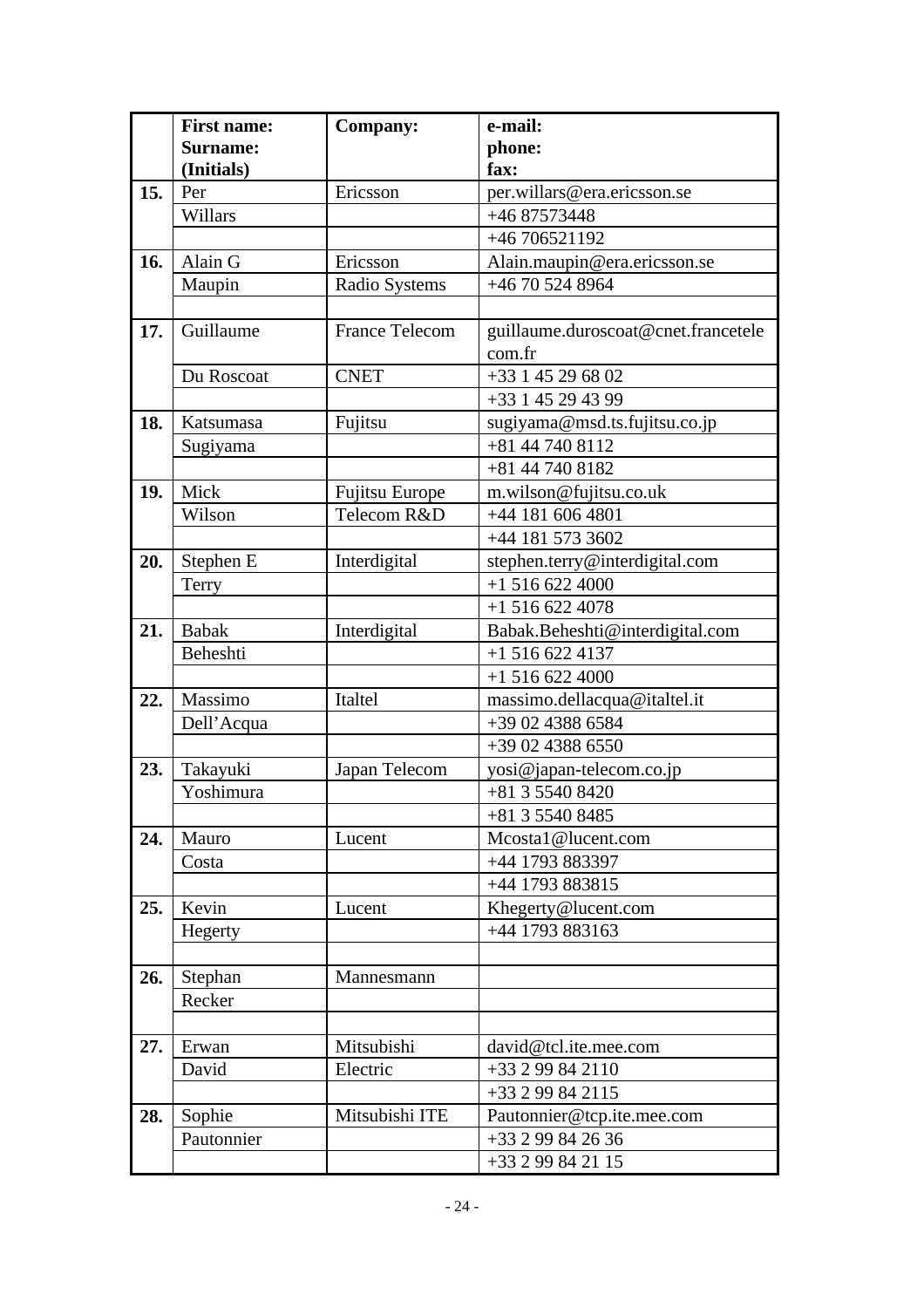|     | <b>First name:</b> | <b>Company:</b>        | e-mail:                            |
|-----|--------------------|------------------------|------------------------------------|
|     | <b>Surname:</b>    |                        | phone:                             |
|     | (Initials)         |                        | fax:                               |
| 29. | Beena              | Motorola               | connorsb@cig.mot.com               |
|     | Connors            |                        | $+18476327866$                     |
|     |                    |                        | $+18474355120$                     |
| 30. | Kevan              | Motorola               | hobbisk@ecid.cig.mot.com           |
|     | Hobbis             |                        | +44 1793 565163                    |
|     |                    |                        | +44 1793 541228                    |
| 31. | Kethees            | Motorola               | Ketheesan@mot.com                  |
|     | Ketheesan          |                        | $+18476323585$                     |
|     |                    |                        |                                    |
| 32. | Cheng Hock         | <b>NEC</b>             | ngcheng@mcs.abk.nec.co.jp          |
|     | <b>Ng</b>          |                        | $+81471857171$                     |
|     |                    |                        | $+81471856863$                     |
| 33. | Kalle              | Nokia – Japan          | kalle.ahmavaara@nmp.nokia.com      |
|     | Ahmavaara          |                        | +81 3 5510 0803                    |
|     |                    |                        | $+81355100801$                     |
| 34. | Jyrki              | Nokia                  | jyrki.jussila@ntc.nokia.com        |
|     | Jussila            |                        | +358 9 51138436                    |
|     |                    |                        | +358 9 51138452                    |
| 35. | Sami               | Nokia                  | sami.kekki@ntc.nokia.com           |
|     | Kekki              |                        | +358 40 570 2350                   |
|     |                    |                        | +358 9 5112 3600                   |
| 36. | Fabio              | Nokia                  | fabio.longoni@ntc.nokia.com        |
|     | Longoni            |                        | +358 40 568 9884                   |
|     |                    |                        | +358 9 5113 8452                   |
| 37. | Atte               | Nokia                  | atte.lansisalmi@research.nokia.com |
|     | Länsisalmi         |                        | +358 9 4376 6587                   |
|     |                    |                        | +358 9 4376 6850                   |
| 38. | Jean-Marie         | <b>Nortel Networks</b> | calmel@nortel.com                  |
|     | Calmel             |                        | +33 1 39 44 52 82                  |
|     |                    |                        | +33 1 39 44 50 54                  |
| 39. | Duc                | Nortel                 | dphammin@nortel.com                |
|     | Pham-Minh          |                        | +33 1 39 44 45 97                  |
|     |                    |                        | +33 1 39 44 50 02                  |
|     |                    |                        | +33 1 39 44 50 02                  |
| 40. | Nobutaka           | NTT DoCoMo             | nobu@wsp.yrp.nttdocomo.co.jp       |
|     | Ishikawa           |                        | +81 468 40 3220                    |
|     |                    |                        | +81 468 40 3840                    |
| 41. | Takaaki            | NTT-DoCoMo             | tsatoh@mlab.yrp.nttdocomo.co.jp    |
|     | Satoh              |                        | $+81468403190$                     |
|     |                    |                        | $+81468403762$                     |
| 42. | Achim V.           | <b>Siemens</b>         | Achim.brandt@icn.siemens.de        |
|     | <b>Brandt</b>      |                        | +49 89 722 41981                   |
|     |                    |                        | +49 89 722 24450                   |